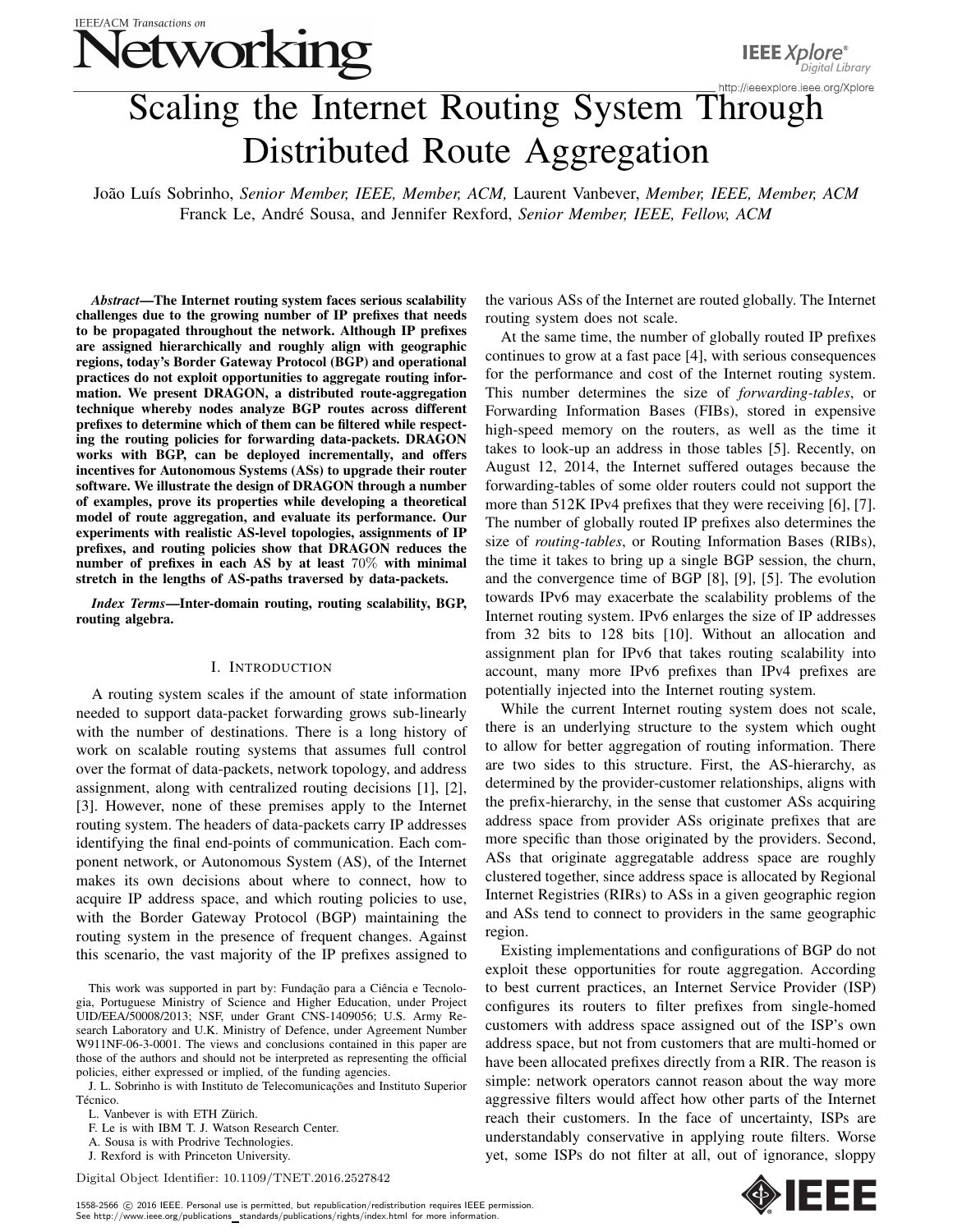operational practices, or legitimate concerns that a previously single-homed customer might later become multi-homed.

In this paper, we present a route aggregation solution to scale the Internet routing system called DRAGON— Distributed Route Aggregation on the GlObal Network. At heart, DRAGON is a distributed algorithm that exploits the inherent structure of the Internet routing system to significantly reduce the amount of routing and forwarding state that needs to be stored and exchanged. Thus, it contrasts with forwardingtable aggregation techniques [11], [12], [13], which are based on sequential algorithms executed independently at each AS affecting only the forwarding state. DRAGON augments the usual BGP routing decisions with a filtering strategy and an aggregation strategy, while relying on standard BGP routing messages to exchange routing information. The filtering strategy provides criteria for ASs to discard prefixes that are covered by less specific prefixes, effectively confining their propagation to a vicinity of the ASs that originate them. The aggregation strategy provides criteria for the introduction of a few aggregation prefixes, each covering a number of existing prefixes, thereby allowing the latter to be subject to the filtering strategy.

DRAGON exactly respects network-wide routing policies whenever these policies satisfy the isotonicity property [14], [15]. In loose terms, isotonicity means that if an AS prefers one route over another, then a neighbor AS does not have the opposite preference after its local processing of the two routes. Isotonicity is a common property of routing policies even if network operators are not explicitly aware of this fact. For instance, the Gao-Rexford (GR) routing policies [16], which provide a baseline of understanding for how network operators set their policies, are isotone. Our experiments with realistic AS-level topologies, IP prefix assignments, and the GR routing policies show, for example, that DRAGON dispenses with at least 70% of the IP prefixes in the forwarding-table of each AS.

In a previous conference paper [17], we presented an overview of the filtering and aggregation strategies of DRAGON, and we discussed some preliminary performance results. Here, we expound the theoretical underpinnings of DRAGON building up from the framework provided by the algebraic theory of routing [15]. In addition, we present a comprehensive set of stable-state results, including an assessment of the savings in the sizes of forwarding-tables and routingtables, and an assessment of the (small) stretch induced in the lengths of AS-paths followed by data-packets. Due to space limitations, a comprehensive evaluation of the dynamics of DRAGON is left for a future publication.

The fundamentals of DRAGON are valid beyond inter-AS routing. We honor the generality of DRAGON by using generic terms such as network, prefix, node, routing vector protocol, instead of Internet, IP prefix, AS or router, BGP, even if our examples and experiments pertain to inter-AS routing. The remainder of the paper is organized as follows. Section II presents the routing and forwarding model. Section III introduces DRAGON's filtering strategy and aggregation strategy through examples. Section IV rigorously proves the properties of DRAGON. Section V provides an assessment of the stablestate performance of DRAGON. Section VI discusses related work and Section VII draws final conclusions.

# II. ROUTING AND FORWARDING

A network is composed of nodes joined by links. Addresses are strings of bits of fixed length. A prefix is a string of bits of length shorter than that of the addresses, representing all the addresses whose first bits coincide with those of the prefix. Prefixes are assigned to nodes and made known to all other nodes in the network through a routing vector protocol.

A route is an association between a prefix and an attribute, with the set of all possible attributes totally ordered by preference.<sup>1</sup> A route pertaining to prefix p is called a proute. The node to which  $p$  has been assigned is the origin of p. A standard routing vector protocol instantiates a different computation process for each prefix  $p$ , which starts when the origin of  $p$  forms a  $p$ -route that it sends to all its neighbors. Whenever a node receives a  $p$ -route from a neighbor it extends the attribute of that route into the attribute of a candidate route to reach  $p$  via that neighbor. Among the candidate  $p$ routes learned from its neighbors, the node elects the one with the most preferred attribute and sends it to its neighbors. Every time a node elects a  $p$ -route, it makes an entry in its forwarding-table associating  $p$  to the forwarding neighbors for  $p$ , those being the neighbor nodes for which the candidate  $p$ -route coincides with the elected  $p$ -route. Routing policies specify the relative preference among attributes and how the attribute of an elected route at one node is extended to the attribute of a candidate route at a neighbor node. A rigorous, algebraic formulation of a routing vector protocol for arbitrary routing policies is given in [15] and reviewed in Section IV.

The prototypical inter-AS routing policies are the Gao-Rexford (GR) routing policies [16], which postulate that neighbor nodes establish either a provider-customer or a peerpeer relationship. The policies are supported on just three attributes, which we will call the GR attributes: "learned from a customer," "learned from a peer," and "learned from a provider." Following standard terminology, we use the term "customer route" as shorthand for "route with attribute 'learned from customer'," and similarly for the terms "peer route" and "provider route," and we talk about the preference among routes signifying the preference among their attributes. A customer route is preferred to a peer route which is preferred to a provider route.<sup>2</sup> Customer routes are exported to all neighbors, all routes are exported to customers, and these are the only exportations allowed. The origin of a prefix can be assumed to form a route with attribute "learned from a customer," since such a route is subjected to the same treatment as if it were learned from a customer, namely, the route is exported to all of the origin's neighbors.

A routing vector protocol is correct in a network if it terminates in a stable state that guides data-packets to their destinations. In general, the correctness of a routing vector

 $1$ Our use of the term "attribute" is generic and not meant to single out the parameters of BGP, such as LOCAL-PREF and AS-PATH.

<sup>&</sup>lt;sup>2</sup>Peer routes do not have to be preferred to provider routes [16]. We make this extra assumption because it seems to be valid in practice and it simplifies the exposition.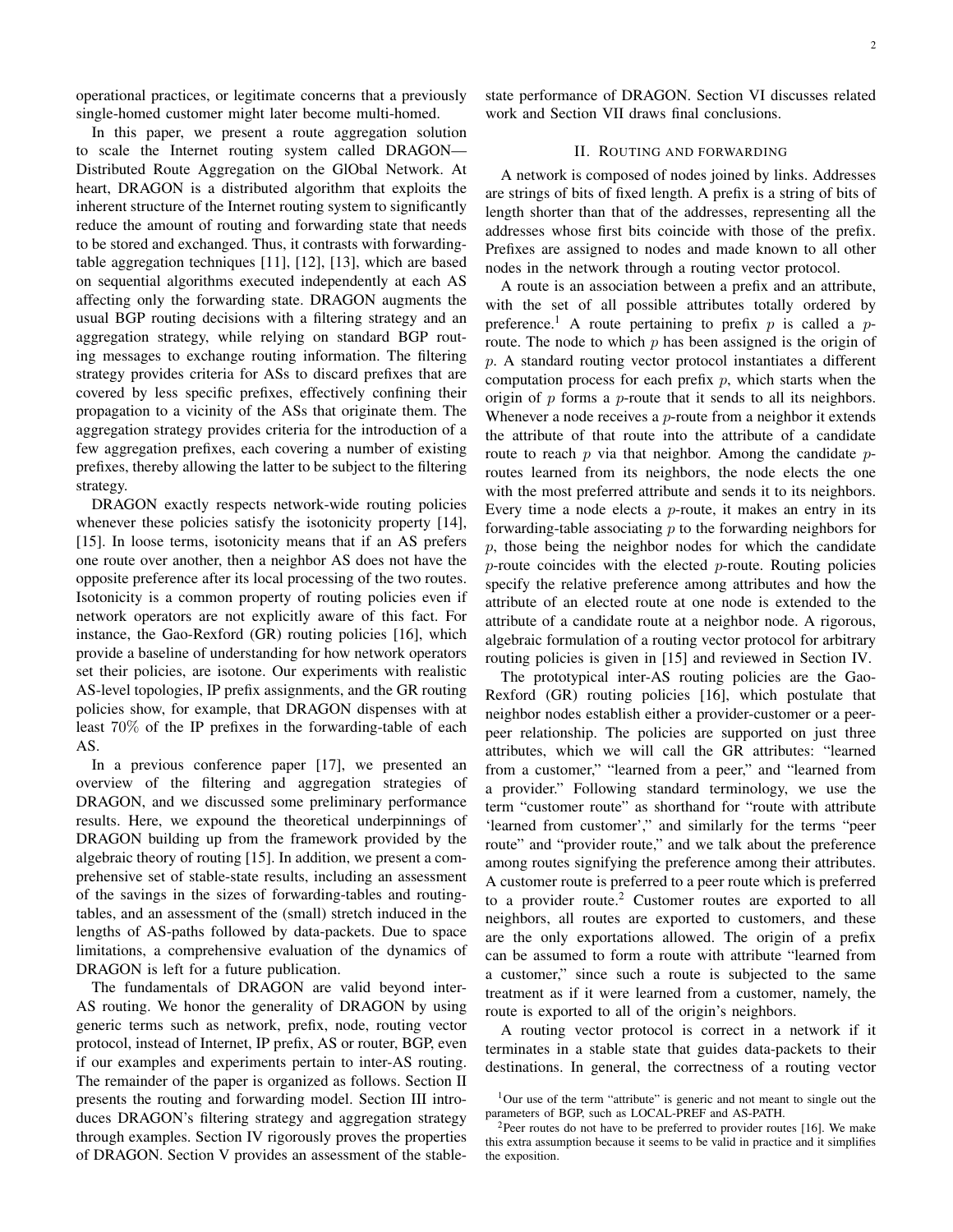

Fig. 1. Providers are drawn above customers and joined to them with solid lines. Peers are joined with dashed lines. Node  $u_6$  is multi-homed to  $u_3$  and  $u_4$ . Node  $u_4$  originates p and its customer  $u_6$  originates q. Prefix q is more specific than p. Left. Standard stable state. Checks mark nodes that satisfy the premise for filtering q. Right. Stable state after all nodes execute code CR in whatever order, with light-shaded nodes forgoing q.

protocol depends upon the configuration of routing policies around the cycles of a network. In the particular case of the GR routing policies, a routing vector protocol is correct if there is no cycle in the network where each node is a customer of the next around the cycle. Not all paths in a network can transport data-packets. Those that can are called *usable*. In the case of the GR routing policies, the usable paths are of the form  $PRC$ , where P is either trivial or a path where each link joins a customer to a provider,  $R$  is either trivial or a link joining one peer to another, and  $C$  is either trivial or a path where each link joins a provider to a customer. A network is *policy-connected* if there is a usable path from every node to every other.

In the network of Figure 1, nodes operate a routing vector protocol with GR routing policies. Solid lines join a provider and a customer, with the provider drawn higher than the customer, and a dashed line joins two peers. For instance,  $u_2$ is a provider of both  $u_3$  and  $u_4$ , and a peer of  $u_1$ . Node  $u_6$  is multi-homed to two providers,  $u_3$  and  $u_4$ . The address space assigned to  $u_4$  is represented by prefix p. Node  $u_4$  is the origin of  $p$ . Once the routing vector protocol terminates,  $u_2$  elects a customer *p*-route, learned from  $u_4$ , which becomes  $u_2$ 's forwarding neighbor for  $p$ ;  $u_1$  elects a peer  $p$ -route, learned from  $u_2$ ; and  $u_5$  elects a provider p-route, learned both from  $u_1$  and  $u_3$ .

A prefix  $q$  is *more specific* than a prefix  $p$  if it is longer than  $p$  and its first bits coincide with those of  $p$ . Routes for prefixes at different levels of specificity are propagated throughout the network. The *longest prefix match rule* [18] prescribes that data-packets are forwarded at a node according to the elected route of the most specific of the prefixes that contains the destination address of the data-packet. In Figure 1,  $u_6$  acquired address space from its provider  $u_4$ , represented by prefix q which is more specific than p. Node  $u_6$  is the origin of q. Node  $u_3$  elects a customer q-route, learned from  $u_6$ , and a provider *p*-route, learned from  $u_2$ . Data-packets arriving at  $u_3$  with destination in q are forwarded to  $u_6$ , whereas those arriving with destination in  $p$  but *not* in  $q$  are forwarded to  $u_2$ .

# III. MECHANISMS

DRAGON relies on standard routes to convey routing information between neighbor nodes and augments local routing decisions with a filtering strategy and an aggregation strategy. Section III-A presents basic filtering code for DRAGON and Section III-B presents a rule for originating prefixes that ensures that the filtering code does not create black holes. Section III-C introduces a property of routing policies known as isotonicity and illustrates its implications on the optimality and the partial deployment of DRAGON. Section III-D discusses the filtering strategy in the context of inter-AS routing policies that take path-lengths into account. Section III-E concerns multiple levels of prefixes. Section III-F presents the aggregation strategy. Last, Section III-G shows the reaction of DRAGON to network events such as link failures.

#### *A. Filtering code*

The goal of DRAGON is for many nodes to dispense with routes pertaining to the more specific prefixes with little or no change in the properties of paths traversed by data-packets. Towards this goal, nodes filter some prefixes. Filtering of a prefix means that no entry for the prefix is installed in the forwarding-table of the node and the prefix is not announced to neighbor nodes. Candidate routes for the prefix are still kept in the routing-table of the node and we still say that the node elects the candidate route with the most preferred attribute.

Let prefix q be more specific than prefix  $p$ . We investigate the following code to filter  $q$ , to be executed autonomously at every node.

# Code CR:

In the presence of  $p$ , filter  $q$  if and only if the node is not the origin of  $p$  and the attribute of the elected q-route equals or is less preferred than the attribute of the elected p-route.

This code is intuitively reasonable as it maintains or improves the attribute of the route according to which data-packets are forwarded at a node. Certainly, the origin of  $p$  should not filter q. If it did, then data-packets arriving there with destination in q would have nowhere to go and would have to be dropped. For a node other than the origin of  $p$ , if the attribute of the elected q-route equals that of the elected  $p$ -route, then the node filters  $q$ . On filtering, the node saves on forwarding state while it still forwards data-packets with destination in  $q$  according to an elected route—that for  $p$ —whose attribute is the same as that of the elected  $q$ -route without filtering. If the attribute of the elected  $q$ -route is less preferred than the attribute of the elected p-route, then all the more reason for the node to filter  $q$ . On filtering, the node saves on forwarding state and improves the attribute of the route according to which it forwards data-packets with destination in  $q$ . Last, if the attribute of the elected  $q$ -route is preferred to that of the elected p-route, then filtering would worsen the attribute of the route used to forward data-packets with destination in  $q$ . Thus, in this case, the node does not filter  $q$ .

Throughout the paper, we will study the global, networkwide effects of local code CR. For now, we exemplify that effect with Figure 1. Recall that nodes follow the GR routing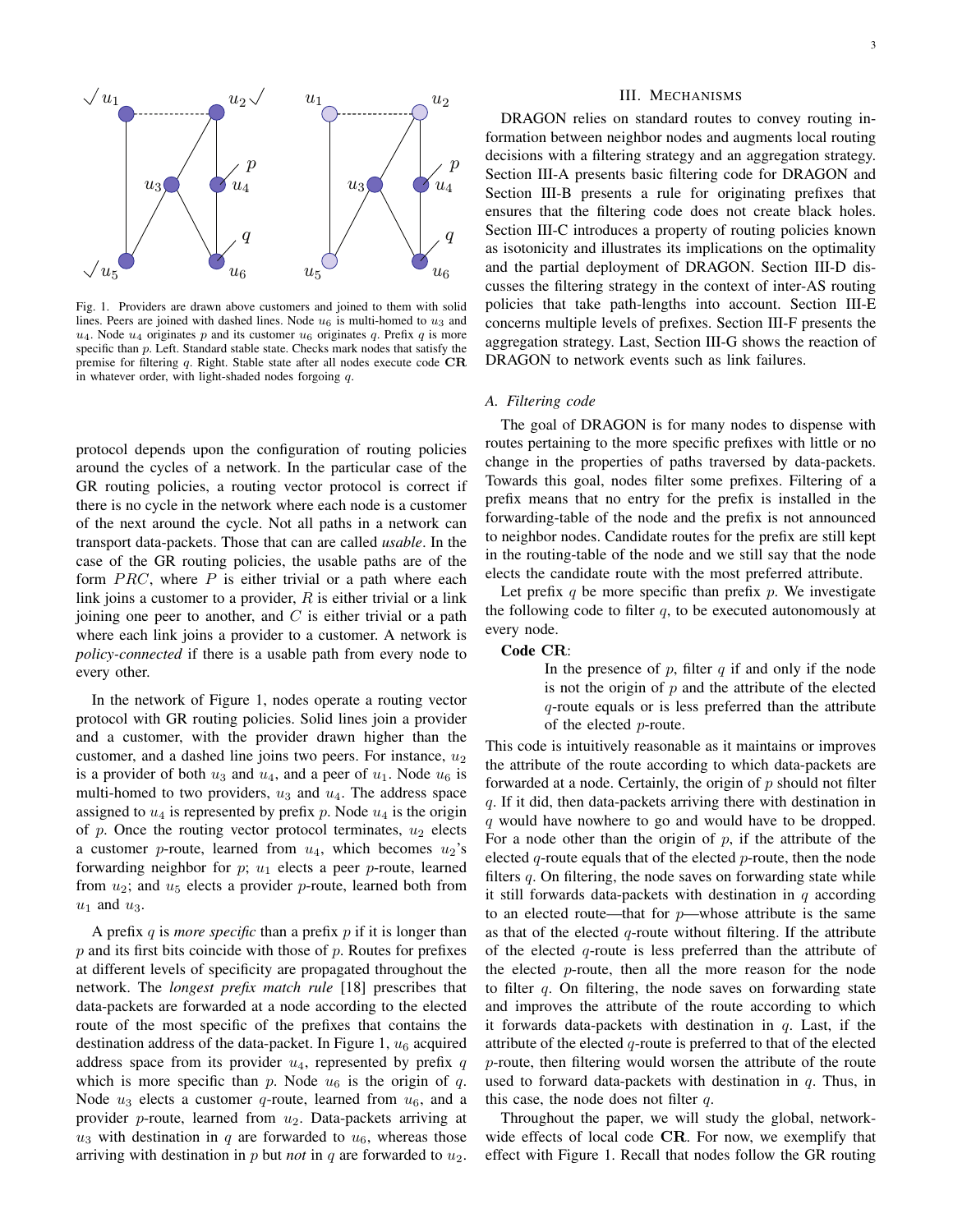policies. Both  $p$  and  $q$  are propagated by the routing vector protocol throughout the network. The stable state is depicted on the left-hand side of the figure and described next alongside the possibility of filtering  $q$  upon execution of code  $\mathbf{CR}$ .

- Node  $u_4$  is the origin of p. Thus,  $u_4$  cannot filter q.
- Node  $u_6$ , which is the origin of q, elects a customer qroute (formed by itself) and a provider *p*-route. Thus,  $u_6$ cannot filter q.
- Node  $u_3$  elects a customer q-route, learned from  $u_6$ , and a provider *p*-route, learned from  $u_2$ . Thus, it cannot filter q.
- Node  $u_2$  elects both a customer q-route, learned from  $u_3$ and  $u_4$ , and a customer p-route, learned from  $u_4$ . Thus, it can filter q.
- Node  $u_1$  elects both a peer q-route and a peer p-route, both routes learned from  $u_2$ . Thus, it can filter q.
- Node  $u_5$  elects both a provider q-route and provider  $p$ route, both routes learned from  $u_1$  and  $u_3$ . Thus, it can filter q.

Suppose that  $u_2$  executes CR, thereby filtering q. Despite the absence of an entry for  $q$  in its forwarding-table,  $u_2$  still forwards data-packets with destination in  $q$  according to a customer route, that elected for p. Because  $u_2$  filters q,  $u_1$ no longer receives a  $q$ -route from  $u_2$  and, hence, does not elect any q-route. It forwards data-packets with destination in  $q$  according to the elected  $p$ -route which was also learned from  $u_2$ . Since  $u_1$  does not elect a q-route, it exports none to its customer  $u_5$ . Node  $u_5$  still elects a provider q-route learned from  $u_3$ . In this routing state, suppose that  $u_5$  executes CR. It, too, filters  $q$  and starts forwarding data-packets with destination in  $q$  according to the elected provider  $p$ -route, learned from  $u_1$  and  $u_3$ . In summary, if  $u_2$  then  $u_5$  execute CR, then we arrive at the routing state depicted on the righthand side of Figure 1 and commented upon next.

- Nodes  $u_2$  and  $u_5$  filter q while  $u_1$  is oblivious of q. We say that a node *forgoes* q if either it filters q or is oblivious of q. In realistic Internet topologies, most nodes forgo q. Of these, a few will filter  $q$ , while the majority will be oblivious of  $q$ . In other words, routing state pertaining to q only needs to be disseminated in some small vicinity of the origin of  $q$ .
- Data-packets are delivered to their destinations, there being no route oscillations, forwarding loops, or black holes. When this happens, we say that DRAGON is *correct*.
- Data-packets are forwarded at each node according to an elected route whose attribute equals that of the elected route used to forward them when there was no filtering. Such a desirable global routing state is called *routeconsistent*. A route-consistent state is *optimal* if the set of nodes forgoing  $q$  is maximal. The routing state depicted on the right-hand side of Figure 1 is optimal routeconsistent.
- Node  $u_2$  lost  $u_3$  as a neighbor to which it could forward data-packets with destination in q, since  $u_3$  is a forwarding neighbor for  $q$  that is not a forwarding neighbor for  $p$ . It is possible to refine the filtering code with the aim of preserving not only the attributes of the routes



Fig. 2. Prefix q is more specific than prefix p. Node  $u_3$  is the origin of p, exporting p to all its neighbors. Node  $u_1$  is the origin of q exporting q to all its neighbors. When  $u_2$  executes code CR, it creates a black hole at  $u_3$ , indicated by the cross. Arrows indicate the expedition of data-packets with destination in  $q$ .

used to forward data-packets, but also the forwarding neighbors [19]. With the refined filtering code,  $u_2$  would not be allowed to filter  $q$ .

# *B. Origination rule*

Through code CR, DRAGON subordinates the propagation of  $q$ -routes to the elected  $p$ -routes. Therefore, even if the routing vector protocol is correct for  $p$  and  $q$ , taken individually as two unrelated prefixes, it is legitimate to ask whether DRAGON is correct, always delivering data-packets to their destinations. The main concern is that filtering of  $q$  by some nodes may create a black hole for data-packets with destination in  $q$ . In Section IV, we prove that the following origination rule guarantees correctness of DRAGON.

# Rule RO:

In the presence of  $q$ , the origin of  $p$  announces  $p$  in a p-route whose attribute is equal to or less preferred than the attribute of the elected  $q$ -route.

The necessity of rule RO can be appreciated with the example of Figure 2. Node  $u_1$  is the origin of q and  $u_3$  which a customer of a customer of  $u_1$ —is the origin of p. Node  $u_3$  elects a provider  $q$ -route. Suppose that it announces p with a customer route, thus violating rule  $\bf{RO}$ : the attribute of the *p*-route with which  $u_3$  originates p ("learned from a customer") is preferred to the attribute of the elected  $q$ -route ("learned from a provider"). Node  $u_2$  elects a provider q-route and a customer p-route. On executing CR,  $u_2$  filters q. As a consequence, no  $q$ -route arrives at  $u_3$  and  $u_4$ . Data-packets arriving at  $u_2$  and  $u_4$  with destination in q are forwarded to  $u_3$ by the elected *p*-route to be dropped there. Node  $u_3$  becomes a black hole for q. In order to satisfy rule  $\mathbf{RO}, u_3$  can originate  $p$  only with a provider route, meaning that it can export  $p$ routes only to its customers; in this case, to node  $u_4$ . If  $u_3$ does export a *p*-route to  $u_4$ , then  $u_4$  elects both a provider qroute and a provider *p*-route. Node  $u_4$  may filter *q*-routes that data-packets with destination in  $q$  will be delivered through  $u_3$  to  $u_1$ .

It must be noted that the assignment of prefixes in Figure 2 is unlikely to be found in the Internet where address space is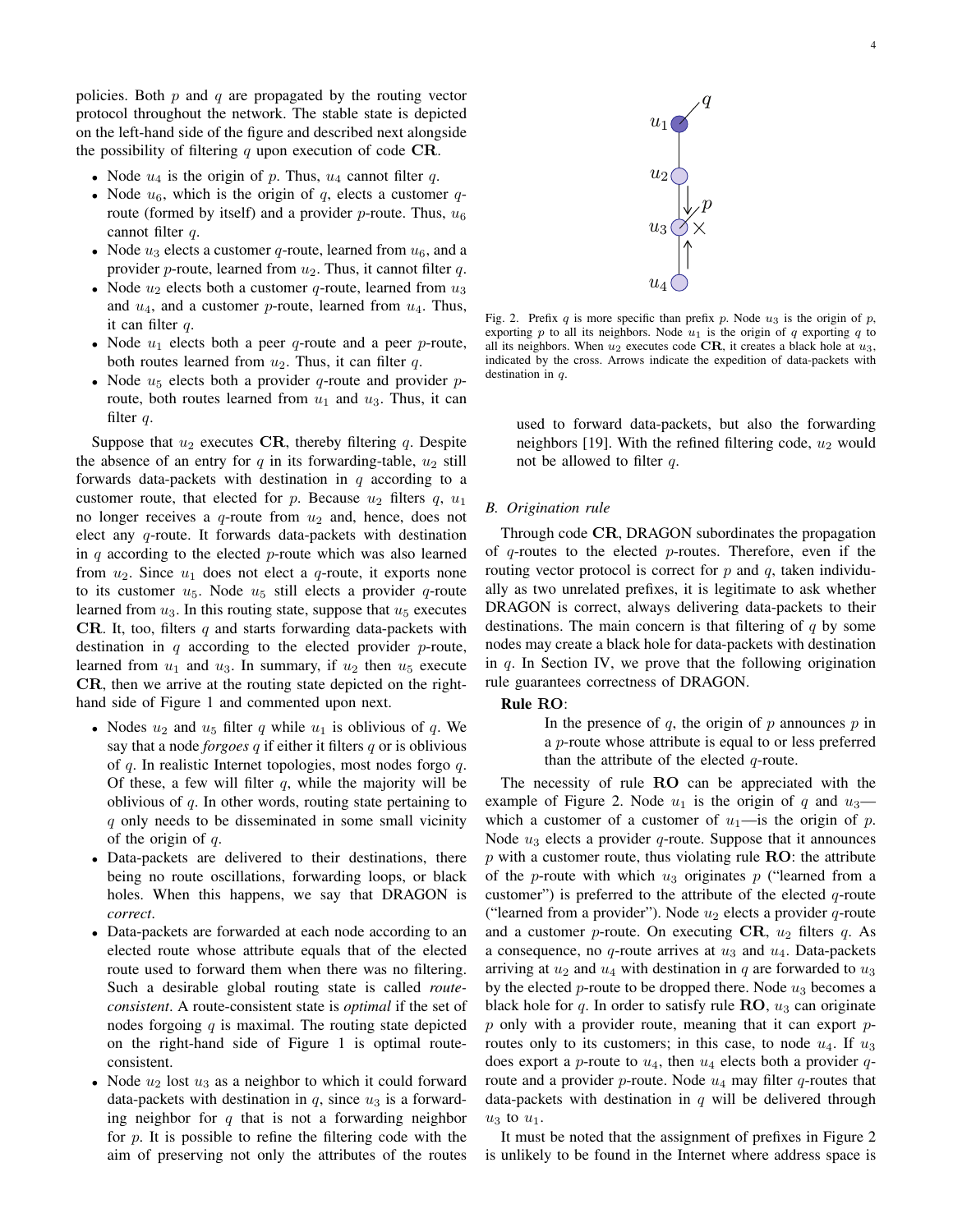delegated from providers to customers rather than the other way round.

#### *C. Isotonicity, optimality, and partial deployment*

The routing policies of link uv are isotone [14], [15] whenever the relative preference among attributes of elected routes at  $v$  is respected among attributes of candidate routes derived from them at  $u$  (see Section IV-C).

The GR routing policies are isotone. For instance, suppose that  $u$  is a customer of  $v$ . All of a customer route, a peer route, and a provider route at v are exported by v to  $u$ , and all become provider routes at u. Thus, isotonicity holds. Suppose, instead, that  $u$  is a provider of  $v$ . A customer route is preferred to both a peer route and a provider route at  $v$ . The customer route is exported by  $v$  to  $u$  where it becomes a customer route too, whereas the peer route and the provider route are not exported by v to u. Clearly, the customer route at  $u$  is preferred to no route. Isotonicity holds as well. A similar argument can be made if  $u$  is a peer of  $v$ . Many other routing policies used in practice or proposed are isotone [20], [21].

We illustrate the implications of isotonicity on DRAGON with the network of Figure 3. Node  $u_6$  is the origin of q and  $u_5$  is the origin of p. Node  $u_1$  is a provider of both  $u_3$  and  $u_6$ , and a peer of  $u_2$ . Node  $u_2$  is a provider of  $u_4$  and a peer of both  $u_1$  and  $u_3$ . The left-hand side of the figure shows the initial stable state, before DRAGON is deployed. Nodes  $u_2$ ,  $u_3$ , and  $u_4$  will filter q if they execute code CR:  $u_2$  elects a customer q-route and a customer p-route, both routes learned from  $u_4$ ;  $u_3$  elects a peer q-route and a peer p-route, both routes learned from  $u_2$ ; and  $u_4$  elects a customer q-route and a customer  $p$ -route, both routes learned from  $u_5$ .

Suppose that  $u_4$  is the first node to execute code CR, thereby filtering  $q$ . As a consequence, the elected  $q$ -route at  $u_2$  worsens from customer to peer, the latter learned from  $u_1$ , and the elected  $q$ -route at  $u_3$  worsens from peer to provider, as shown on the right-hand side of the figure. The resulting routing state is not route-consistent. Node  $u_2$ , say, will now forward data-packets with destination in q to its peer  $u_1$ rather than to its customer  $u_4$ . However,  $u_2$  and  $u_3$  gained an extra incentive to execute code CR. If, say,  $u_2$  executes code CR, then it saves on forwarding state and it reverts to forwarding data-packets with destination in  $q$  to its customer  $u_4$  on account of the elected p-route. Once  $u_2$  and  $u_3$  execute code CR, thereby filtering q, DRAGON reaches a final state that is optimal route-consistent.

With isotonicity, it is even possible to sequence the adoption of DRAGON among the nodes such that all intermediate routing states are route-consistent. In the particular case of the GR routing policies, all sequences of adoption obeying the following condition ensure continual route-consistency.

# Route-consistent partial deployment

First, execute CR at nodes that elect either a peer or a provider q-route, *in whatever order*. Next, execute  $CR$  at nodes that elect a customer q-route topdown in the provider-customer hierarchy, that is, only execute CR at a node that elects a customer  $q$ -route after the code has been executed at its providers.



Fig. 3. Prefix q is more specific than prefix p. Node  $u_5$  is the origin of p and  $u_6$  is the origin of q. Left. Standard stable state. Checks mark nodes that satisfy the premise for filtering  $q$ . Right. Node  $u_4$  executes code CR, worsening the elected q-routes at  $u_2$  and  $u_3$ . This worsening reinforces  $u_2$ 's and  $u_3$ 's incentive to execute code CR. Arrows indicate the expedition of data-packets with destination in  $q$ .

In Figure 3, agreement with the previous condition would have  $u_3$  be the first node to execute code CR. The consequent filtering of q would still allow  $u_3$  to forward data-packets with destination in  $q$  to a peer,  $u_2$ , guided by the elected p-route, and it would not affect the elected  $q$ -routes at other nodes. After  $u_3$ , node  $u_2$  would execute the filtering code and, last,  $u_4$  would do so.

The role played by isotonicity on DRAGON can be summarized as follows.

- DRAGON attains an optimal route-consistent state after all nodes execute code CR in whatever order.
- The incentive to filter is embodied in code CR. However, that incentive is exacerbated when some nodes execute code CR, because filtering can only worsen the attribute of elected routes at other nodes. Nodes at which the attribute of elected routes worsen can recover the attribute of the route used to forward data-packets by filtering as well.
- There is a sequence for adoption of DRAGON that is route-consistent throughout all intermediate stages of deployment.
- The correctness of DRAGON does *not* depend on isotonicity. It follows from rule RO and from the same property of routing policies around the cycles of a network that guarantees correctness of a routing vector protocol (see Section IV).
- Despite ensuring an optimal route-consistent state, isotonicity by itself does *not* say if that state is efficient, in the sense of having many nodes forgoing  $q$ .

# *D. Path-lengths and relaxation of the filtering code*

BGP registers the AS-path traversed by routes as they propagate away from their origins, with inter-AS routing policies using AS-path-length to break ties among routes with the same GR attribute. The GR-with-path-length routing policies have attributes composed of GR attributes and hop-counts. A GR-with-path-length attribute is preferred to another if the GR attribute of the former is preferred to that of the latter, or the two GR attributes are the same, but the hop-count of the former is smaller than that of the latter. A GR-withpath-length attribute extends to another by extending the GR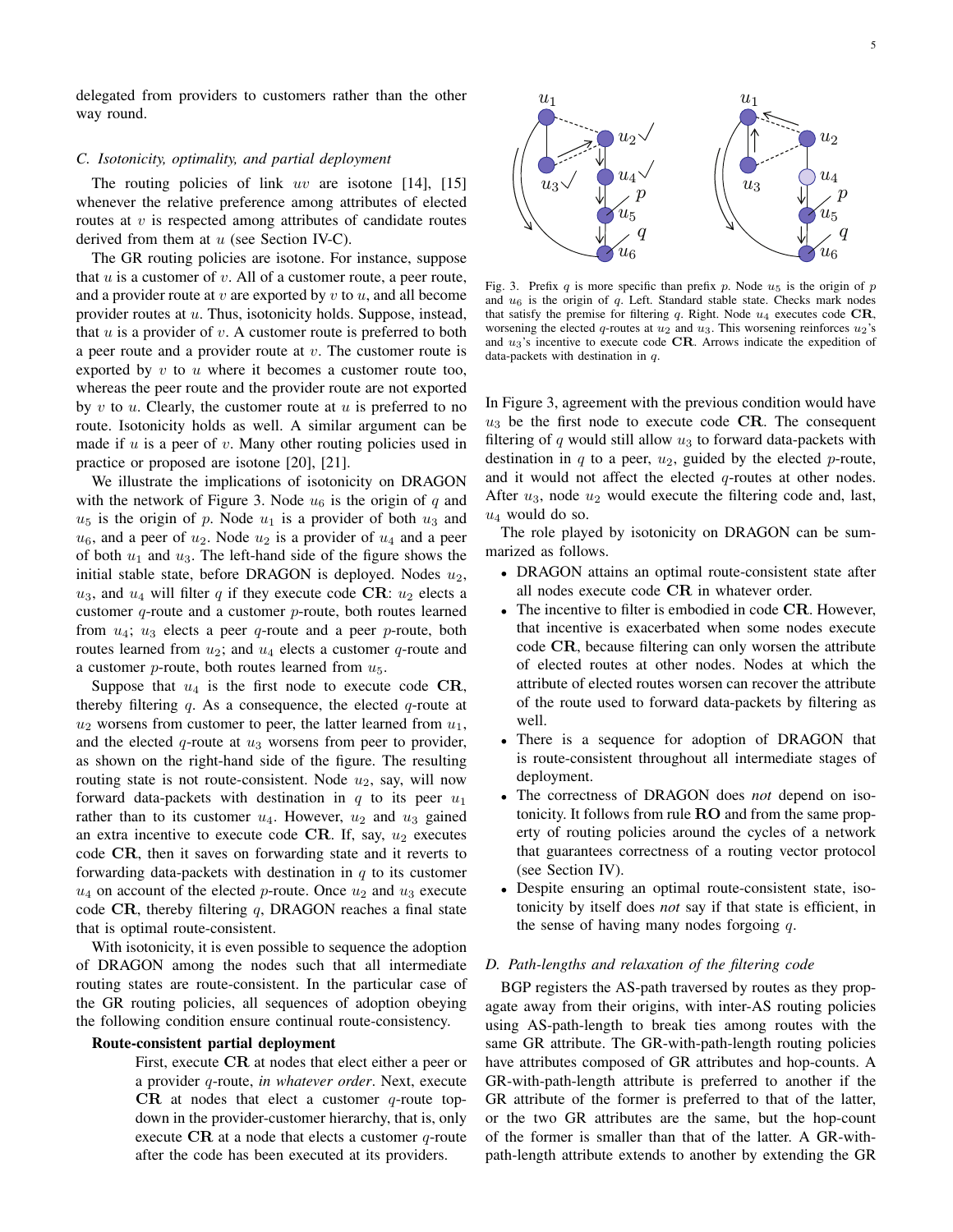

Fig. 4. GR-with-path-lengths routing policies. Prefix  $q$  is more specific than prefix p. Node  $u_{10}$  originates a q-route with 0 hops, while  $u_2$  originates a p-route with 1 hop. Left. Standard stable state. Checks mark nodes that satisfy the premise for filtering  $q$ . Right. Stable state after  $u_5$  filters  $q$ . Arrows indicate the expedition of data-packets with destination in  $q$ .

attribute of the former and incrementing its hop-count. The GR-with-path-length routing policies are not isotone and, as a consequence, do not yield route-consistent global states after filtering, in general. In addition, use of code CR with those routing policies does not lead to big savings in routing state, in general. We will discuss a relaxed use of code CR that leads to very efficient routing states while accepting a small stretch in the lengths of paths traversed by data-packets.

In the network of Figure 4, nodes operate a routing vector protocol with GR-with-path-lengths routing policies. We first observe that the routing policies of link  $u_5u_4$  are not isotone. At  $u_4$ , a customer route with 4 hops is preferred to a provider route with 2 hops. Both routes are exported by  $u_4$  to  $u_5$ . At  $u<sub>5</sub>$ , the customer route with 4 hops becomes a provider route with 5 hops whereas the provider route with 2 hops becomes a provider route with 3 hops. Since a provider route with 5 hops is *less* preferred than a provider route with 3 hops, isotonicity is violated.

In the figure, node  $u_{10}$  is the origin of q, announcing q in a  $q$ -route with 0 hops. Hence,  $u_2$  elects a customer  $q$ -route with 1 hop. In order to satisfy rule  $\mathbf{RO}$ , node  $u_2$ , which is the origin of p, announces p in a p-route with 1 hop (in BGP) practice, this would be accomplished with AS pre-pending).

The initial stable state is shown on the left-hand side of the figure. Node  $u_5$  elects the provider q-route with 4 hops learned from  $u_3$ , to the detriment of the provider q-route with 5 hops learned from  $u_4$ . Data-packets with destination in q arriving at  $u_5$  traverse path  $u_5u_3u_1u_2u_{10}$  to reach q. At the same time,  $u_5$  elects the provider p-route with 3 hops learned from  $u_4$ , to the detriment of the provider p-route with 4 hops learned from  $u_3$ . Suppose that  $u_5$  executes code CR leading to the stable state depicted on the right-hand side of the figure. Since the elected  $q$ -route is less preferred than the elected *p*-route at  $u_5$ , this node filters q. From then on, it forwards data-packets with destination in  $q$  according to the elected p-route, that is, it forwards them to  $u_4$  which deflects them on path  $u_4u_6u_7u_8u_{10}$ . In short, before filtering, data-packets with destination in  $q$  arriving at  $u_5$  traverse path  $u_5u_3u_1u_2u_{10}$  of length 4 hops; after filtering, they traverse path  $u_5u_4u_6u_7u_8u_{10}$  of length 5 hops. Nodes  $u_1$  and  $u_3$ also filter  $q$  upon execution of code CR. After all nodes execute code CR, the resulting routing state is still routeconsistent with respect to the GR attributes alone, but node  $u<sub>5</sub>$  experiences a stretch in the length of the path traversed by data-packets with destination in  $q$  due to the lack of isotonicity.

More importantly than the absence of isotonicity, applying DRAGON to the GR-with-path-lengths routing policies may not lead to efficient routing states. In Figure 4,  $u_9$  elects a provider q-route with 3 hops learned from  $u_7$  and a provider p-route with 5 hops learned as well from  $u_7$ . The elected qroute is preferred to the elected  $p$ -route. Thus,  $u<sub>9</sub>$  does not filter q upon execution of code CR. However,  $u_9$  would not even witness any distortion in the path traversed by data-packets if it filtered q.

As a matter of fact, we know that a compact routing state is not possible, in general, with shortest paths without some stretch [22], [3]. Therefore, we relax code CR by applying it only to the GR attributes, disregarding hop-counts. In Figure 4, since  $u_9$  elects both a provider q-route and a provider  $p$ route, it filters  $q$  upon execution of the relaxed code CR. As before, the resulting routing state obtained after all nodes execute the relaxed code  $CR$  is route-consistent in terms of the GR attributes, but more efficient than if nodes executed code CR on the full attributes of the GR-with-path-lengths routing policies. Rule RO can also be relaxed to apply only to the GR attributes. In Figure 4,  $u_2$  could form and send to all its neighbors a *p*-route with a hop-count of 0 instead of 1.

We can even tradeoff efficiency with stretch by allowing a node with equal GR attributes for the  $q$ -route and the  $p$ route to filter q only if the hop-count of the elected q-route is not shorter than that of the elected p-route by more than some pre-specified number of hops. However, simply neglecting hop counts in the filtering code already yields very small stretch (see Section V).

#### *E. Multiple levels of prefixes*

A very large number of prefixes at different levels of specificity is globally routed in the network. We define the *parent* of a prefix  $q$  in a set of prefixes as the most specific of the prefixes that are less specific than  $q$  in the set. Prefix  $q$ is a *child* of its parent prefix. DRAGON operates by having every node contrast each prefix  $q$  against its parent prefix in the set of prefixes learned from the routing vector protocol, in the same way that  $q$  is contrasted against  $p$  in code CR.

We can impose that every node executes code  $CR$  on the list of prefixes it learns from the routing vector protocol from the least specific to the most specific one. However, the executions of code CR at different nodes are uncorrelated in time and may depend on route dynamics outside the control of network operators. Thus, the parent of a prefix may vary from node to node at any given time, and throughout time. Despite the asynchrony, DRAGON remains correct for the same condition on the routing policies around the cycles of a network that guarantee correctness of a routing vector protocol. In addition, if routing policies are isotone, then DRAGON leads to an optimal route-consistent state after network-wide deployment.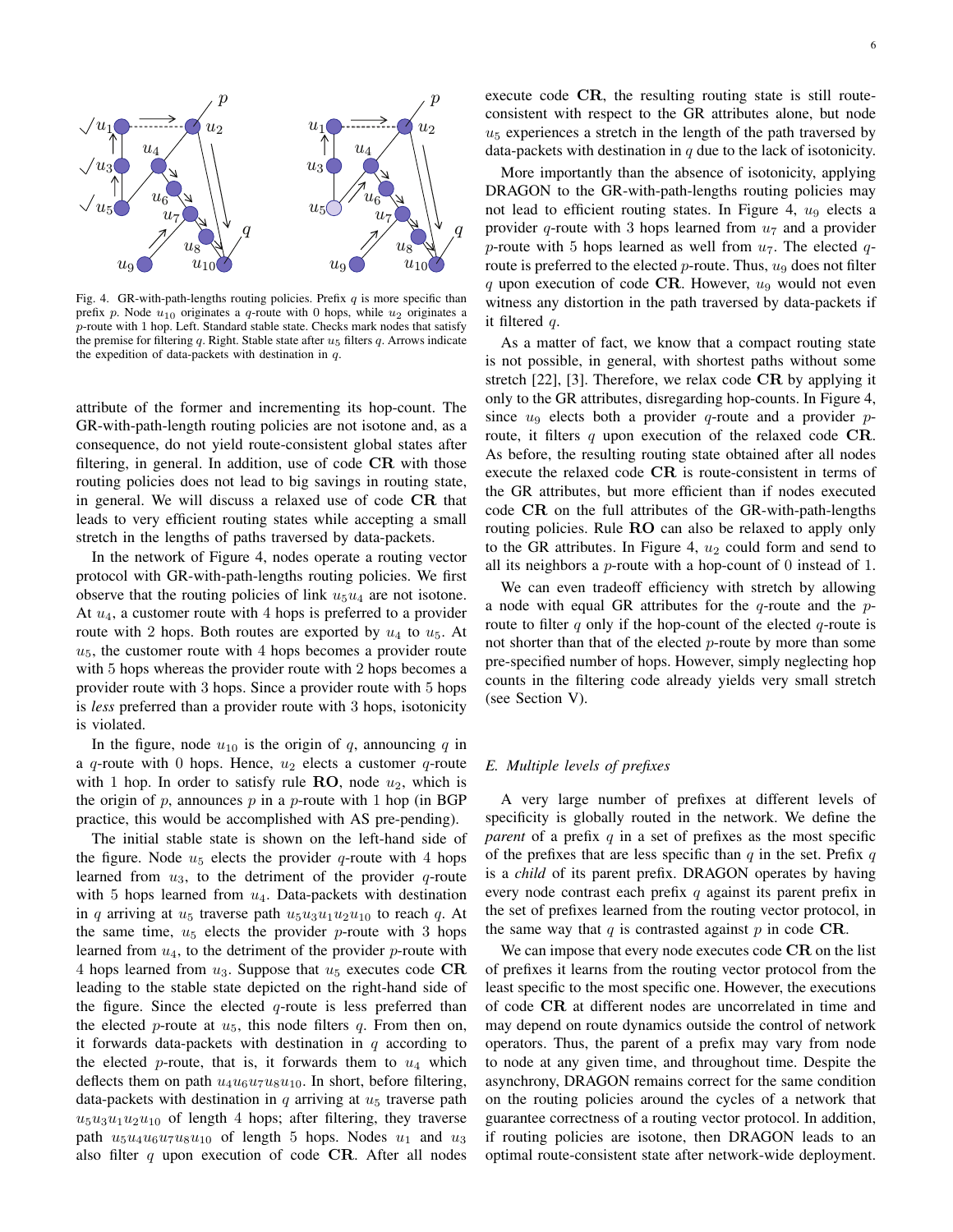# *F. Aggregation strategy*

Provider-Independent (PI) prefixes, which are those acquired directly from a RIR, do not have a parent prefix in the routing system which would allow them to be filtered at ASs far-away from their origin ASs. The aggregation strategy of DRAGON authorizes nodes to originate so called aggregation prefixes thereby potentiating the filtering of PI prefixes. An aggregation prefix must satisfy the following two conditions:

- it does not create new routable address space;
- it becomes the parent of as many PI prefixes as possible and at least of two of them.

As with any other prefix, an aggregation prefix is subjected to rule RO. In a previous conference paper [17], we describe examples to illustrate how the routing system self-organizes if more than one node originates the same aggregation prefix.

#### *G. Reaction to network events*

DRAGON reacts automatically to network events, such as link failures and additions. We illustrate that reaction calling again on the network of Figure 1 and starting from the state depicted on its right-hand side. Most link failures do not trigger either code CR or rule RO. For example, if any of the links  $u_1u_2, u_2u_1, u_1u_5, u_5u_1, u_2u_3$ , or  $u_3u_2$  fails, then there is no change whatsoever in the routing state pertaining to prefix q. If  $u_5u_3$  fails, then  $u_5$  becomes oblivious to q and if  $u_3u_6$  fails, then  $u_3$  becomes oblivious to q.

A few link failures trigger code CR alone. For instance, if link  $u_2u_4$  fails, then node  $u_2$  no longer elects a *p*-route. Faithful to code CR,  $u_2$  re-installs the elected customer qroute learned from  $u_3$ , which it exports to all its neighbors. Eventually, nodes  $u_1$ ,  $u_3$ , and  $u_5$  stop electing a *p*-route and re-elect a q-route.

The rarest, but more challenging failure is the one of the link joining the origin of  $p$  to a unique forwarding neighbor for  $q$ . Such a failure summons both code CR and rule RO. Suppose that link  $u_4u_6$  fails. Node  $u_4$  no longer elects a q-route. It cannot announce  $p$  as such an action would violate rule  $\mathbf{RO}$ . Hence,  $u_4$  withdraws p. As a consequence,  $u_2$  stops electing a  $p$ -route and re-installs the elected customer  $q$ -route learned from  $u_3$ , which it exports to all its neighbors. Eventually, every node stops electing a p-route and re-elects a q-route.

While  $u_4$  withdraws p upon the failure of  $u_4u_6$ , it reaggregates the address space of  $p$  to the exclusion of that represented by  $q$  into sub-prefixes that can be announced in customer routes. For instance, suppose that  $p = 10$  and  $q = 10000$ . Node  $u_4$  announces the three prefixes 10001, 1001, and 101 to all its neighbors, which together with the missing prefix  $q = 10000$  partition the address space of p. Node  $u_2$ elects customer routes for 10001, 1001, and 101, all learned from  $u_4$ . It also elects a customer 10000-route, learned from  $u_3$ . If the aggregation strategy is active at  $u_2$ , then this node pieces together prefixes 10001, 1001, 101, and  $q = 10000$  to originate aggregation prefix  $p = 10$ , allowing a subsequent filtering of q at  $u_1$  and  $u_5$ .

The failure of a link that joins the origin of  $p$  to a unique forwarding neighbor for  $q$  may temporarily create a black hole for  $q$  at the origin of  $p$ , and it generates more routes than any

other type of link failure. Such links ought to be built with added redundancy or protected with a timer.

# IV. THEORY

The design of DRAGON is grounded on the solid foundations provided by the algebraic theory of routing [15]. Section IV-A presents the basic elements of this theory. Sections IV-B and IV-C briefly review correctness and optimality of routing vector protocols, respectively. Sections IV-D and IV-E prove correctness and optimality of DRAGON, respectively, for isotone routing policies. Section IV-F discusses the correctness of DRAGON in the absence of isotonicity. The appendix to the paper contains notation concerning paths and cycles.

# *A. Attributes and labels*

Route attributes form a finite set  $\Sigma$  equipped with a linear order  $\preceq$ . If  $\alpha \prec \beta$  (resp.  $\alpha \succ \beta$ ), then we say that  $\alpha$  is preferred to  $\beta$  (resp.  $\alpha$  is less preferred than  $\beta$ ). From the linear order, we define an election operation ⊓ which yields the most preferred of two attributes:  $\alpha \sqcap \beta = \alpha$ , if  $\alpha \preceq \beta$ ; and  $\alpha \sqcap \beta = \beta$ , otherwise. Binary operation  $\sqcap$  is selective, associative, and commutative. Thus, there is always a most preferred attribute from among a set  $T$  of attributes, which is denoted by  $\Box T$ . There is a special attribute • to indicate that a prefix is not reachable. Attribute • is the least preferred of all attributes.

A link uv represents the possibility of forwarding datapackets from node  $u$  to node  $v$ . Routes travel in the opposite direction. The routing policies of link  $uv$  tell how the attribute of a route elected at  $v$  is extended into the attribute of a candidate route stored at  $u$  to reach the prefix announced in the route via  $v$ . They subsume the export policy of  $v$  with regard to  $u$  and the import policy of  $u$  with regard to  $v$ . We assume that routing policies do not depend on the prefix. Therefore, the routing policies of link uv are modeled by a map on the set of attributes which we denote by  $L[uv]$  and call the label of uv. Label  $L[uv]$  extends attribute  $\alpha$  into attribute  $L[uv](\alpha)$ . If v cannot reach a prefix, then  $u$  cannot reach that same prefix via v. Therefore,  $L[uv](\bullet) = \bullet$ .

Given walk  $u_0u_1 \cdots u_n$ , we say that a route propagates from  $u_n$  to  $u_0$  along the walk if  $u_i$  elects the route learned from  $u_{i+1}$  and sends it to  $u_{i-1}$ , for every  $0 < i < n$ . The label of walk  $u_0u_1 \cdots u_n$ , denoted by  $L[u_0u_1 \cdots u_n]$ , is the composition of the labels of its links,  $L[u_0u_1 \cdots u_n] =$  $L[u_0u_1]L[u_1u_2] \cdots L[u_{n-1}u_n]$ , and describes how attributes of routes at  $u_n$  propagated from  $u_n$  to  $u_0$  along the walk transform into attributes of routes at  $u_0$ . The label of a trivial walk composed of a single node is, by definition, the identity map.

# *B. Correctness of routing vector protocols*

A routing vector protocol is correct in a given network if it terminates in a stable state devoid of forwarding loops, whatever the initial global routing state and whatever the delays in the delivery of routes between neighbor nodes. Correctness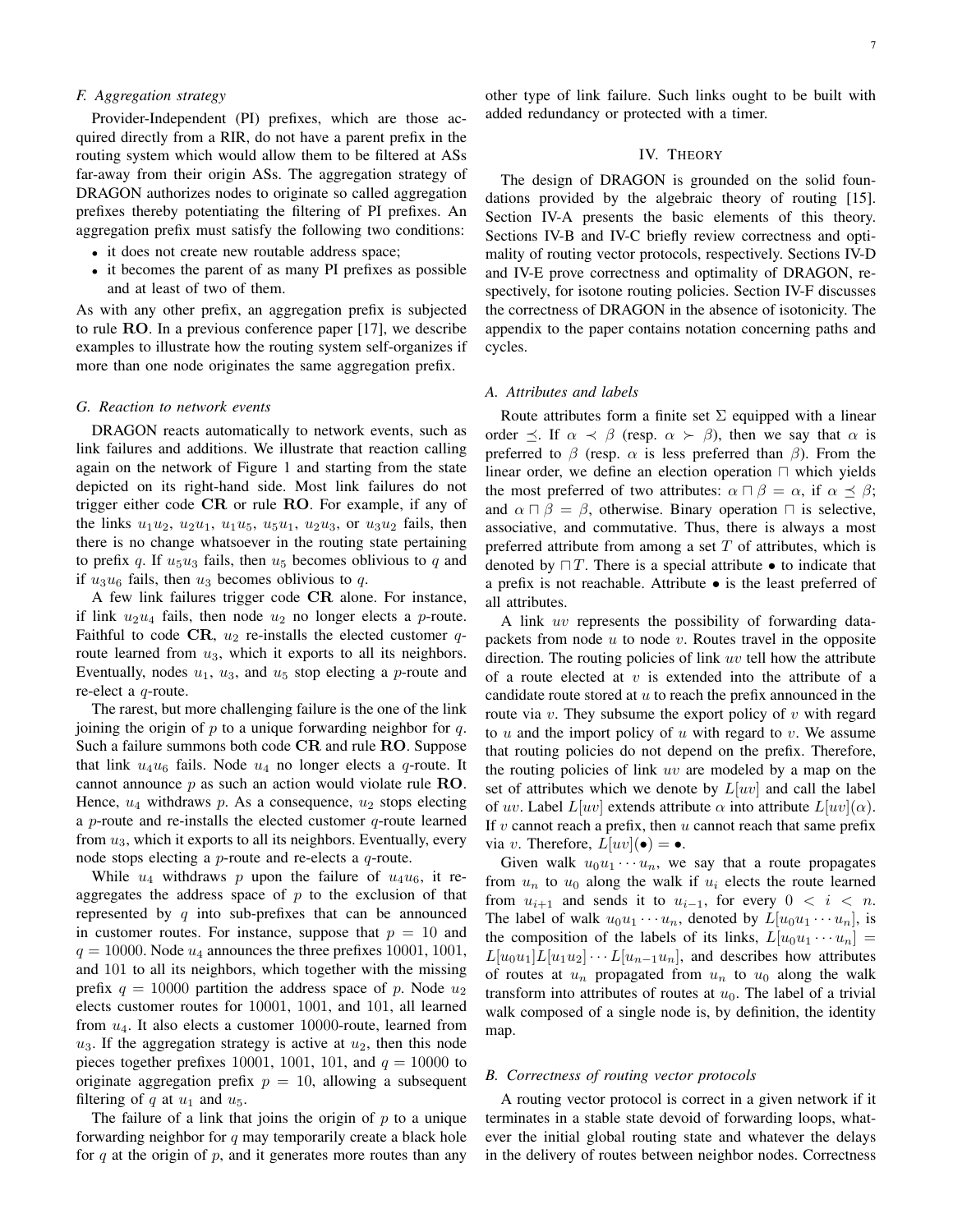of a routing vector protocol depends on how routing policies are configured around the cycles of the network. A cycle  $C = u_0 u_1 \cdots u_{n-1} u_0$  is *strictly absorbent* [15] if

$$
\forall_{\alpha_0 \prec \bullet, \alpha_1 \prec \bullet, \dots, \alpha_{n-1} \prec \bullet} \exists_{0 \leq i < n} \alpha_i \prec L[u_i u_{i+1}](\alpha_{i+1}), \quad (1)
$$

where indexes are modulus  $n$ . In words, a cycle is strictly absorbent if, for every combination of routes learned by its nodes externally to the cycle and sent to their neighbors around the cycle, at least at one of the nodes the attribute of the route learned externally to the cycle is preferred to the attribute of the route learned from the neighbor around the cycle. The following theorem is proven in [15].

*Theorem 4.1:* If all cycles in a network are strictly absorbent, then the routing vector protocol terminates in a stable state that is free of forwarding loops.

Under the hypothesis that all cycles in the network are strictly absorbent, we provide a characterization of the stable states. Let  $t^p$  be the origin of p and  $R^*[t^p; p]$  be the attribute of the *p*-route formed by  $t^p$ ;  $R^*[u; p] = \bullet$  if  $u \neq t^p$ . Let  $R[u; p]$ be the attribute of the elected  $p$ -route at  $u$  in the stable state. Elected p-routes satisfy the following system of fixed-point equations:

$$
R[u; p] = \bigcap \{L[uv](R[v; p]) \mid v \text{ neigh. of } u\} \sqcap R^*[u; p], (2)
$$

with  $R[t^p; p] = R^*[t^p; p]$ , meaning that  $t^p$  elects the *p*-route it formed. Directly from the fixed-point equations, we deduce, for every link uv, that

$$
R[u; p] \preceq L[uv](R[v; p]). \tag{3}
$$

If u elects a p-route,  $R[u; p] \prec \bullet$ , then v is *forwarding neighbor* of u for p if

$$
R[u; p] = L[uv](R[v; p]). \tag{4}
$$

Path  $P = u_0 u_1 \cdots u_n$  with  $u_n = t^p$  is a *forwarding path for* p if  $u_{i+1}$  is a forwarding neighbor of  $u_i$  for  $p$ , for  $0 \leq i <$ n. An elementary proof by induction shows that  $R[u_i; p] =$  $L[u_i P](R^*[t^p; p])$ , for  $0 \le i \le n$ .<sup>3</sup> Generally, we say that P is a *walk for*  $p$  if it terminates at  $t^p$ . The attribute of walk  $P$ is  $L[P](R^*[t^p;p]).$ 

# *C. Optimality of routing vector protocols under isotonicity*

A label L of a link or of a walk is isotone if it is an increasing map on the ordered set of attributes:

$$
\forall_{\alpha,\beta} \alpha \preceq \beta \Rightarrow L(\alpha) \preceq L(\beta). \tag{5}
$$

A link, and a walk, is isotone if its label is isotone. The composition of isotone labels is itself isotone. Thus, a walk all links of which are isotone is isotone. We first state the implication of isotonicity on strictly absorbent cycles [15].

*Theorem 4.2:* Let C be a cycle all links of which are isotone, and let  $u$  be an arbitrary node of the cycle. Then,  $C$  is strictly absorbent if and only if every route propagated by  $u$  all the way around  $C$  arrives back at  $u$  with an attribute that is less preferred than the one it started out with:

$$
\forall_{\alpha\prec\bullet}\ \alpha \prec L[uCu](\alpha).
$$

<sup>3</sup>See the appendix for the notation concerning paths and cycles.

Isotonicity is associated with optimality of the routing vector protocol computation in the sense made precise by following theorem.

*Theorem 4.3:* Suppose that all links in the network are isotone and all cycles are strictly absorbent. Then, the attribute of the elected *p*-route at an arbitrary node  $u$  equals or is preferred to the attribute of any walk  $P$  for  $p$  starting at  $u$ .

$$
R[u;p] \preceq L[P](R^*[t^p;p]).
$$

# *D. Correctness of DRAGON under isotonicity*

In this section, we prove correctness of DRAGON under the assumption that all cycles in the network are strictly absorbent and all links are isotone. In particular, correctness stays proven for the GR routing policies if there is no cycle in the network where each node is a customer of the next around the cycle. It also stays proven for the GR-with-path-lengths routing policies (see Section III-D) under the same condition on the cycles, since path-lengths are only used as tie-breaks for any given GR attribute and, thus, do not influence correctness.

We consider the following scenario. There is a prefix  $p$  and a prefix q that is more specific than p. Node  $t^p$  is the origin of p, forming a p-route with attribute  $R^*[t^p; p]$ ;  $t^q$  is the origin of q, forming a q-route with attribute  $R^*[t^q; q]$ . In the *initial (stable) state*, rule RO is satisfied and none of the nodes has yet executed code CR. Starting from the initial state, nodes execute code CR one at a time until all of them have done so. A sequence of nodes executing code CR is called a *filtering sequence*. Filtering sequences correspond to permutations of the nodes of the network.

A node that executes code CR but does not filter  $q$  leaves the routing state unchanged. On the other hand, a node that executes code CR and filters  $q$  leads the routing system to a new stable state. As nodes of a sequence execute code CR, the routing system progresses through a sequence of stable states. Every stable state is fully characterized by the set of nodes that filter q. We denote by  $R_S[u; q]$  the attribute of the elected q-route at node u when a set S of nodes filters q. The stable state obtained at the end of a filtering sequence is called a *final state*. Stable states, other than the initial and final ones, are called *intermediate states*. They correspond to stages in the deployment of DRAGON.

We start with three lemmas that will be used in this section and the next. The first lemma allows us to conclude that if the premise for filtering q embodied in code CR is *not* satisfied at a given node u, then it is also *not* satisfied at any node along a forwarding path for  $q$  starting at  $u$ .

*Lemma 4.4:* Suppose that a set of nodes filters q. If the attribute of the elected  $q$ -route is preferred to the attribute of the elected  $p$ -route at node  $u$ , then, as well, the attribute of the elected  $q$ -route is preferred to the attribute of the elected p-route at every node along a forwarding path for  $q$  starting at u.

*Proof:* Let S be the set of nodes that filters q. Let P be a forwarding path for q under  $S$  starting at  $u$ . In order to obtain a contradiction, assume that there is a node  $w$  along  $P$  such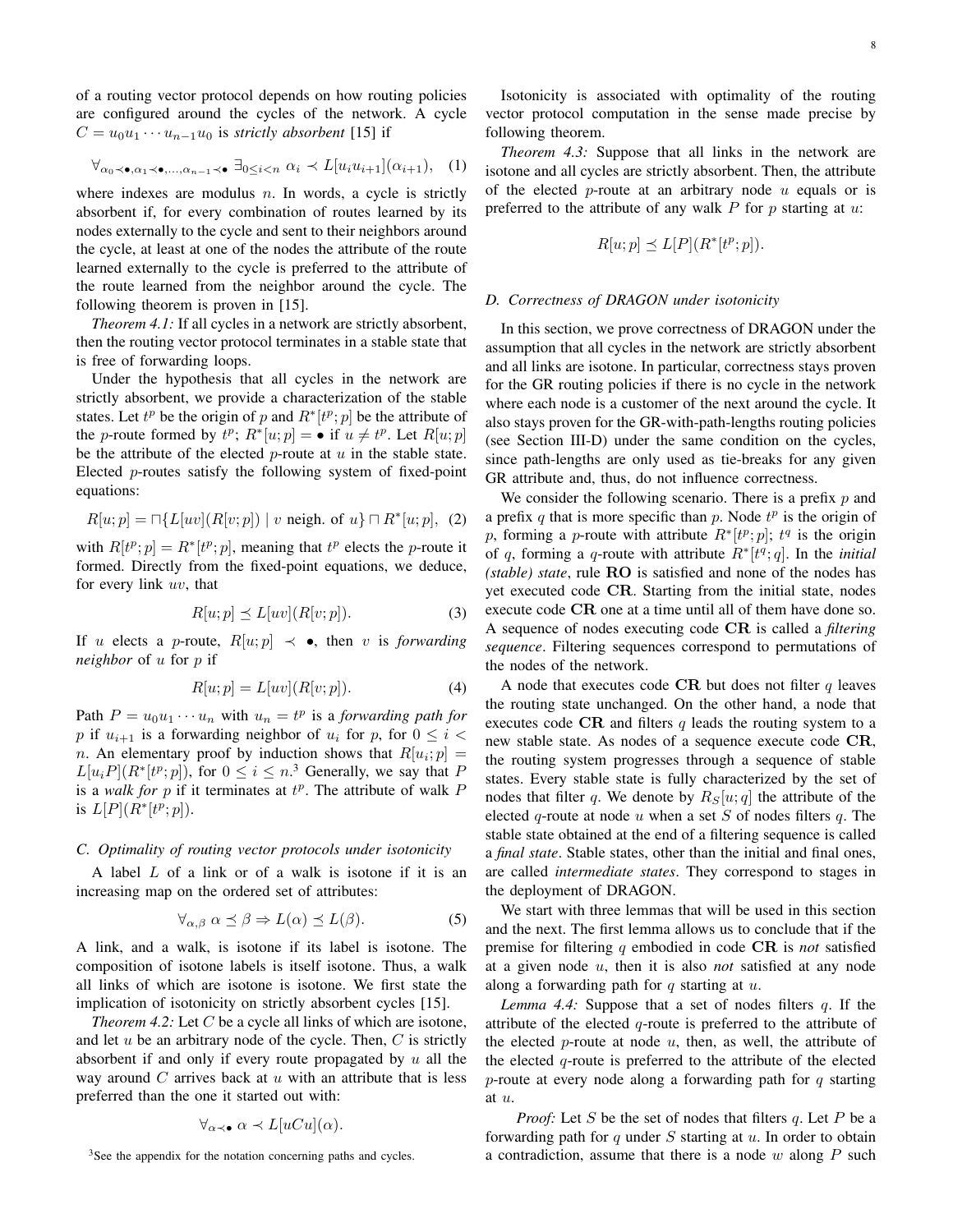that the attribute of its elected  $p$ -route equals or is preferred We write to the attribute of its elected  $q$ -route:

$$
R_S[w; p] \preceq R_S[w; q]. \tag{6}
$$

Further assume that  $w$  is the first node along  $P$  satisfying the previous condition. Clearly,  $w \neq u$ , since, by hypothesis,  $R_S[u; p] \succ R_S[u; q]$ . Let v be the predecessor of w along P,  $R_S[v; q] = L[vw](R_S[w; q])$ . We write (iso. stands for isotonicity)

$$
R_S[v; p] \preceq L[vw](R_S[w; p]) \quad \text{(from (3)),}
$$
  
\n
$$
\preceq L[vw](R_S[w; q]) \quad \text{(from (6) and iso. of } vw),
$$
  
\n
$$
= R_S[v; q].
$$

The previous inequality contradicts the choice of  $w$  as the first node along  $P$  for which the attribute of the elected  $p$ -route equals or is preferred to the attribute of its elected q-route.  $\blacksquare$ 

Filtering  $q$  at a node is equivalent to removing the node from the network insofar as the election of  $q$ -routes at all other nodes is concerned. The next two lemmas scrutinize the effect of filtering q at a node on the attributes of elected q-routes of all nodes.

*Lemma 4.5:* Suppose that a set of nodes filters q. If a new node z filters q, then the attribute of the elected q-route at an arbitrary node u remains the same or becomes less preferred.

*Proof:* Let S be the set of nodes that filters q before  $z$  does. Let P be a forwarding path for q under S starting at u,  $R_S[u; q] = L[P](R^*[t^q; q])$ , and Q be a forwarding path for q under  $S + z$  starting, as well, at  $u, R_{S+z}[u; q] =$  $L[Q](R^*[t^q; q])$ . Path Q is also a path for q under S.<sup>4</sup> We write

$$
R_S[u; q] = L[P](R^*[t^q; q])
$$
  
\n
$$
\leq L[Q](R^*[t^q; q])
$$
 (Theorem 4.3),  
\n
$$
= R_{S+z}[u; q].
$$

*Lemma 4.6:* Suppose that a set of nodes filters q. If a new node z filters q, then the attribute of the elected q-route remains the same at every node along a forwarding path for  $q$  that does not contain z.

*Proof:* Let S be the set of nodes that filters  $q$  before  $z$ does. Let  $P$  be a forwarding path for  $q$  under  $S$  not containing node z. In order to obtain a contradiction, assume that there is a node  $u$  along  $P$  that does not preserve the attribute of its elected  $q$ -route after filtering by  $z$ :

$$
R_{S+z}[u;q] \neq R_S[u;q].\tag{7}
$$

Further assume that  $u$  is the last node along  $P$  satisfying the previous condition. Clearly,  $u \neq t^q$ , since  $R_{S+z}[t^q; q] =$  $R^*[t^q; q] = R_S[t^q; q]$ . Let v be the successor of u along P,  $R_S[u; q] = L[uv](R_S[v; q])$ . Because u is the last node along  $P$  satisfying Inequality (7), we have

$$
R_{S+z}[v;q] = R_S[v;q].\tag{8}
$$

<sup>4</sup>The inverse need not be true. If z is a node of P other than u, then P is not a forwarding path for q under  $S + z$ .

$$
R_{S+z}[u;q] \preceq L[uv](R_{S+z}[v;q]) \qquad \text{(from (3)),}
$$
  
=  $L[uv](R_S[v;q]) \qquad \text{(from (8)),}$   
=  $R_S[u;q].$ 

On the other hand, from Lemma 4.5, we know that  $R_{S+z}[u; q] \succeq R_S[u; q]$ . Hence,  $R_{S+z}[u; q] = R_S[u; q]$ , contradicting Inequality (7).

The following theorem proves that any forwarding path for  $q$ starting at  $t^p$  is an invariant, the theorem being the cornerstone of the subsequent proof of correctness of DRAGON.

*Theorem 4.7:* A forwarding path for  $q$  starting at  $t^p$  remains a forwarding path for  $q$  after a new node executes code  $\mathbf{CR}$ .

*Proof:* Consider an arbitrary filtering subsequence. We will show that if  $P$  is a forwarding path for  $q$  starting at  $t^p$ at the end of the subsequence, then  $P$  remains a forwarding path for  $q$  after the next node in the sequence executes code CR.

Of the nodes of the subsequence, a set  $S$  filters  $q$ . If a new node *not* on path P executes code CR and filters q, then Lemma 4.6 asserts that  $P$  remains a forwarding path for q. We now show that any node on path P does *not* satisfy the premise for filtering q embodied in code  $CR$ , leaving the routing state intact after execution of the code. As a matter of fact, it suffices to show that the attribute of the elected  $q$ -route is preferred to the attribute of the elected  $p$ -route at the first node after  $t^p$  along P. Then, from Lemma 4.4, we conclude that the attribute of the elected  $q$ -route is preferred to the attribute of the elected p-route at all nodes of P.

Let u be the first node after  $t^p$  along P and let Q be a forwarding path *for* p starting at u,  $R[u; p] = L[Q](R^*[t^p; p])$ . We assume that the premise for filtering  $q$  is satisfied,

$$
R_S[u; q] \succeq R[u; p],\tag{9}
$$

to arrive at the contradiction that cycle  $t^p u Q t^p$  is not strictly absorbent. We write (iso. stands for isotonicity)

$$
R^*[t^p; p] \succeq R_S[t^p; q]
$$
 (rule **RO**),  
\n
$$
= L[t^p u](R_S[u; q])
$$
  
\n
$$
\succeq L[t^p u](R[u; p])
$$
 (from (9); iso. of  $t^p u$ ),  
\n
$$
= L[t^p u](L[Q](R^*[t^p; p]))
$$
  
\n
$$
= L[t^p u Q t^p](R^*[t^p; p]).
$$

Therefore, there is an attribute  $\alpha$ ,  $\alpha = R^*[t^p; p] \prec \bullet$ , such that  $\alpha \succeq L[t^p u Qt^p](\alpha)$ . From Theorem 4.2, we deduce that  $t^p u Q t^p$  is not strictly absorbent.

*Theorem 4.8:* DRAGON is correct, always delivering datapackets to their intended destinations.

*Proof:* Both the stable states for p and q are devoid of forwarding loops. A data-packet with destination in  $q$  arriving at a node that does not elect a  $q$ -route is forwarded according to the elected p-route. The data-packet is guided along elected p-routes until it arrives at a node that elects a  $q$ -route. From then on, the data-packet is forwarded along elected  $q$ -routes to the origin of  $q$ . Therefore, DRAGON never introduces forwarding loops. Whenever  $t^p$  satisfies rule RO, it is not a black hole for  $q$ , because if it elects a  $p$ -route it also elects a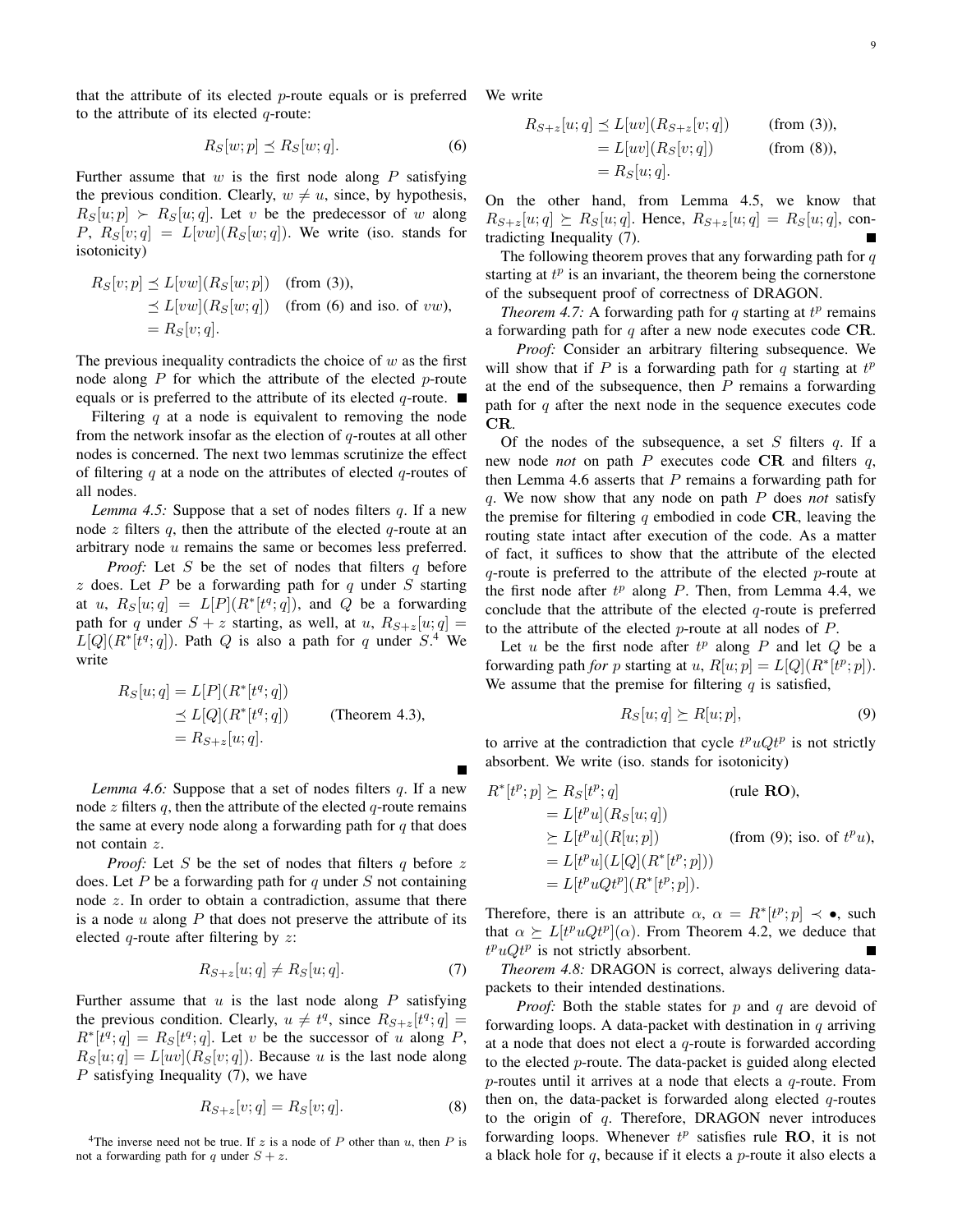$q$ -route. By hypothesis, rule  $\bf{RO}$  is satisfied in the initial state. Theorem 4.7 implies that rule RO remains valid through all intermediate states and final state of every filtering sequence.

# *E. Optimality of DRAGON under isotonicity*

Again, we assume that all cycles in the network are strictly absorbent and all links are isotone. A state is route-consistent if the attribute of the route used to forward data-packets is the same as that in the initial stable state, without any filtering. A route-consistent state is optimal if any additional filtering would break route-consistency. We shall prove two results. First, that the final state of every filtering sequence is optimal route-consistent, meaning that the attribute of the route used to forward data-packets is the same as that in the initial state. Second, that there is a filtering sequence all intermediate states of which are route-consistent. We start with a lemma that allows us to classify nodes into those that elect a  $q$ -route with an attribute that equals that of the elected  $p$ -route in the initial state, represented by set  $F$ , and those that elect a  $q$ -route with an attribute that is preferred to that of the elected  $p$ -route in the initial state, represented by set  $\overline{F}$ .

*Lemma 4.9:* In the initial state, the attribute of the elected q-route equals or is preferred to the attribute of the elected p-route at every node.

*Proof:* We want to show that  $R[u; q] \preceq R[u; p]$  for every node u. Let P be a forwarding path for q starting at  $u$ ,  $R[u; q] = L[P](R^*[t^q; q])$ ; Q be a forwarding path for p starting at u,  $R[u; p] = L[Q](R^*[t^p; p])$ ; and T be a forwarding path for q starting at  $t^p$ ,  $R[t^p; q] = L[T](R^*[t^q; q])$ . Walk  $Qt^pT$  is a walk from u to  $t^q$ . We write (iso. stands for isotonicity)

$$
R[u; q] = L[P](R^*[t^q; q])
$$
  
\n
$$
\leq L[Qt^pT](R^*[t^q; q])
$$
 (Theorem 4.3),  
\n
$$
= L[Q](L[T](R^*[t^q; q]))
$$
  
\n
$$
= L[Q](R[t^p; q])
$$
  
\n
$$
\leq L[Q](R^*[t^p; p])
$$
 (rule **RO**; iso. of Q),  
\n
$$
= R[u; p].
$$

The following theorem proves that the attribute of elected q-routes of nodes in  $\overline{F}$  is an invariant, and so is the worsening of the attribute of elected  $q$ -routes of nodes in  $F$ . The theorem is the basis for the proof of optimal route-consistency of DRAGON.

*Theorem 4.10:* A node at which the attribute of the elected  $q$ -route is preferred to the attribute of the elected  $p$ -route sees the attribute of the elected  $q$ -route remain the same when a new node executes code CR. A node at which the attribute of the elected  $q$ -route equals or is less preferred than the attribute of the elected *p*-route sees the attribute of the elected *q*-route either remain the same *or* worsen when a new node executes code CR.

*Proof:* Consider an arbitrary filtering subsequence and let  $z$  be the next node to execute code CR. Let  $u$  be any node such that the attribute of the elected  $q$ -route is preferred to the attribute of the elected  $p$ -route before  $z$  executes code CR. From Lemma 4.4, we learn that any node along a forwarding path  $P$  for  $q$  starting at  $u$  also has an attribute of the elected  $q$ -route that is preferred to the attribute of the elected  $p$ -route. Therefore, if  $z$  is a node along  $P$ , then it does not satisfy the premise for filtering  $q$ , it does not filter  $q$ , and the routing state remains the same. On the other hand, if  $z$  is not a node along P, and z ends up filtering q, then, from Lemma 4.6, we conclude that the attribute of the elected  $q$ -route at any node of  $P$ , in particular that of  $u$ , is unchanged by the filtering.

Now, let  $u$  be any node such that the attribute of the elected q-route equals or is less preferred than the attribute of the elected p-route. Directly from Lemma 4.5, we obtain that the attribute of the elected  $q$ -route either remains the same of becomes less preferred.

*Theorem 4.11:* DRAGON is optimal route-consistent.

*Proof:* Set F is the set of nodes such that the attribute of the elected  $q$ -route equals the attribute of the elected  $p$ -route in the initial state, and  $\overline{F}$  is the set of nodes such that the attribute of the elected  $q$ -route is preferred to the attribute of the elected  $p$ -route in the initial state. From Lemma 4.9, we know that every node u belongs either to  $F$  or to  $F$ .

Consider any filtering sequence. Suppose, first, that  $u$  belongs to  $\overline{F}$ . From Theorem 4.10, the attribute of the elected  $q$ -route remains preferred to the attribute of the elected  $p$ -route throughout all intermediate states and final state of the filtering sequence. Thus,  $u$  does not forgo  $q$  in the final state.

Now, suppose that  $u$  belongs to  $F$ . If  $u$  becomes oblivious of q at some intermediate state, then, from Theorem 4.10, we conclude that it remains oblivious of  $q$  throughout all succeeding intermediate states and the final state. If  $u$  has not become oblivious of  $q$  when its turn arrives of executing code CR, then, again from Theorem 4.10, we deduce that the attribute of its elected  $q$ -route equals or is less preferred than the attribute of its elected  $p$ -route. Therefore, upon execution of code  $CR$ , u filters q.

In summary, in the final state, nodes in  $F$  forgo  $q$  while nodes in  $\overline{F}$  do not forgo q. A node u that forgoes q forwards data-packets according to the elected  $p$ -route, which, from the definition of set  $F$ , has an attribute equal to that of the elected q-route in the initial state: the final state is route-consistent. In addition, no node in  $\overline{F}$  could dispense with q-routes without breaking route consistency: the final state is optimal routeconsistent.

The proof of the following, and last, theorem exhibits a filtering sequence for which all intermediate states are routeconsistent. In practice, any filtering sequence where each node  $u$  executes code CR after all nodes that have  $u$  as forwarding neighbor for  $q$  have done so yield route-consistent intermediate states.

*Theorem 4.12:* There is a filtering sequence for which all intermediate states are route-consistent.

*Proof:* In the initial state, the set of nodes that elect a qroute and their forwarding neighbors for  $q$  form an acyclic digraph. We construct a filtering sequence to validate the following invariant: the state is route-consistent, and the set of nodes that do *not* forgo q and the set of links joining those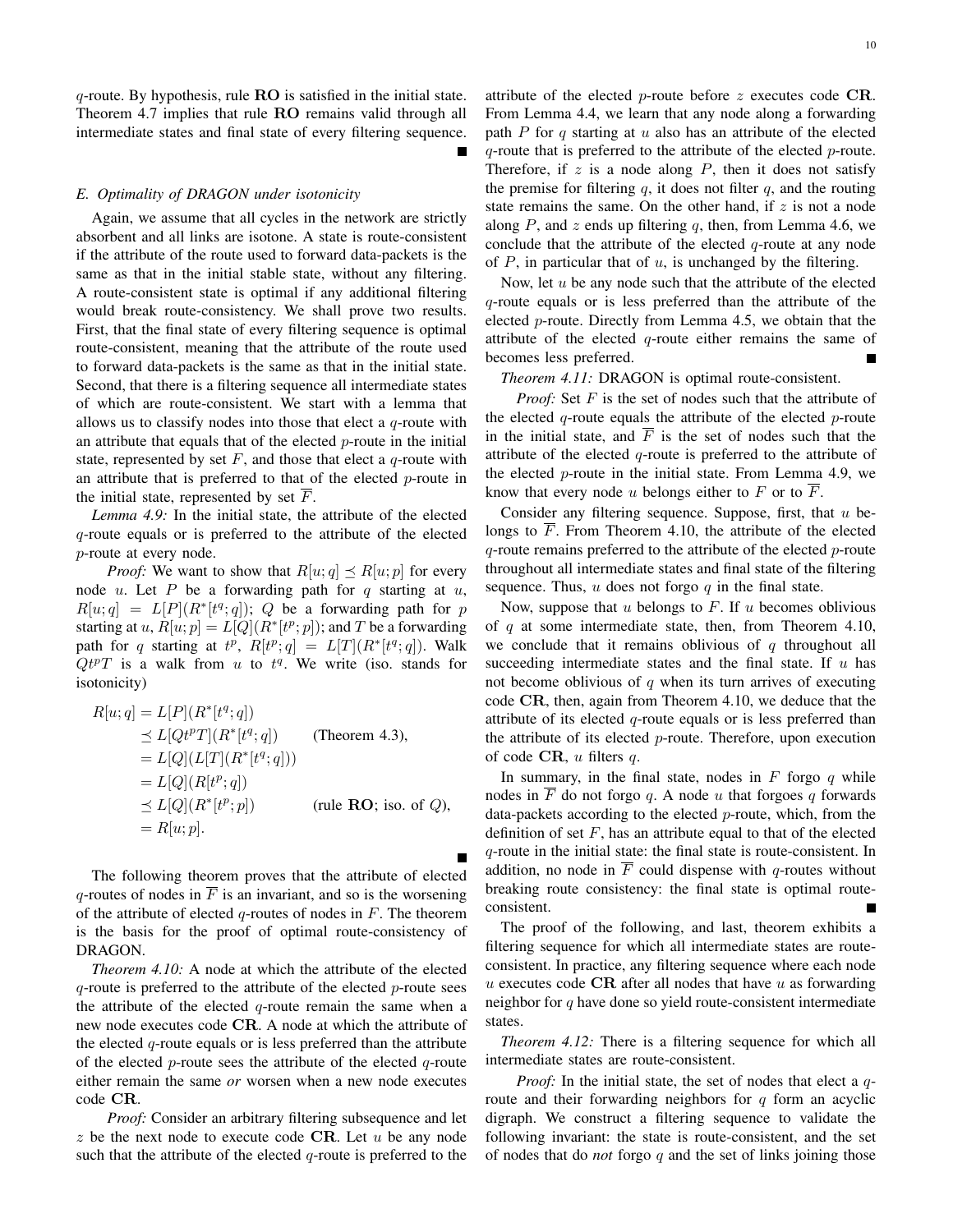nodes to their forwarding neighbors for  $q$  form an acyclic digraph.

Consider a filtering subsequence, letting  $S$  be the set of nodes that filters q and  $D(S)$  be the acyclic digraph formed by nodes that do *not* forgo q and by links joining those nodes to their forwarding neighbors for  $q$ . We choose the next node to execute code  $\mathbf{CR}$  to be a node belonging to  $F$  without links pointing to it in  $D(S)$ . If there is a such node u, then, upon execution of code  $CR$ , it filters q. Since all nodes that have u for forwarding neighbor for  $q$  already forgo  $q$ , filtering of  $q$  by  $u$  does not affect the elected  $q$ -routes of any other node, while  $D(S+u)$  remains an acyclic digraph composed of nodes that do not forgo  $q$  and links joining them to their forwarding neighbors. In addition, since u belongs to  $F$ , filtering of q preserves route-consistency. If, on the other hand, all nodes without links pointing to them in  $D(S)$  belong to  $\overline{F}$ , then, from Lemma 4.4, we conclude that none of the nodes of  $D(S)$ satisfy the premise embodied in code CR. Hence, the optimal route-consistent state has been reached: nodes of  $D(S)$  can complement the filtering sequence in any order.

# *F. Correctness of DRAGON without isotonicity*

Without isotonicity, route-consistency in the final state is lost, in general. However, correctness is valid, depending exclusively on all cycles of the network being strictly absorbent. The proof of correctness given in Section IV-D was supported on the invariance of forwarding paths for  $q$  starting at  $t^p$ . That invariance also depends exclusively on strict-cycle-absorbency. In turn, the invariance was supported on the fact that a node that filters  $q$  does not affect a forwarding path for  $q$  that does not contain that node (Lemma 4.6). The latter statement no longer holds without isotonicity, in general.

We omit the general proof of correctness of DRAGON without isotonicity because of space limitations. Instead, we carry out the proof for the specific example of Figure 5, highlighting the proof strategy that can be used in the general case. In the figure, the origins of p and q are  $u_1 = t^p$  and  $u_4 = t^q$ , respectively. The attributes of the *p*-route and the *q*route formed by  $u_1$  and  $u_4$  are denoted by  $\beta^p = R^*[t^p; p]$  and  $\beta^q = R^*[t^q; q]$ , respectively. Path  $u_2u_0u_1u_3u_4$  is a forwarding path for q and  $u_2u_0u_1$  is a forwarding path for p. If the routing policies of link  $u_3u_2$  are not isotone, then the following sequence of events can be conceived. Node  $u_0$  executes code CR and filters  $q$ . As a consequence,  $u_2$  no longer learns a q-route from  $u_0$ . It elects the q-route learned directly from  $u_4$ . That  $q$ -route is sent to  $u_3$ , with  $u_3$  electing the  $q$ -route learned from  $u_2$  to the detriment of the q-route learned directly from  $u_4$  along the forwarding path for q before filtering by  $u_0$ . Hence, filtering of q by  $u_0$  ends up affecting forwarding path  $u_1u_3u_4$ . The q-route now elected at  $u_3$  could possibly not be exported to  $u_1$  creating a black hole there.

However, we show that the sequence of events described above implies that cycle  $u_3u_2u_0u_1u_3$  is not strictly absorbent. After  $u_0$  filters q and  $u_2$  elects the q-route learned from  $u_4$ ,  $u_3u_4$  stops being a forwarding path for q and  $u_3u_2u_4$  becomes one. Thus,

$$
L[u_3u_4](\beta^q) \succ L[u_3u_2u_4](\beta^q). \tag{10}
$$



Fig. 5. Arrows point to forwarding neighbors for  $q$ . In addition,  $u_1$  is a forwarding neighbor of  $u_0$  for p and  $u_0$  is a forwarding neighbor of  $u_2$  for p. For an execution of code CR at  $u_0$  to destroy forwarding path  $u_1u_3u_4$ , cycle  $u_3u_2u_0u_1u_3$  would have to be non-strictly-absorbent.

Because path  $u_3u_2u_4$  has a different attribute from that of  $u_3u_4$ , path  $u_2u_0u_1u_3u_4$  must have a different attribute from that of  $u_2u_4$ . Path  $u_2u_0u_1u_3u_4$  is a forwarding path for q before  $u_0$  filters q. Hence,

$$
L[u_2u_4](\beta^q) \succ L[u_2u_0u_1u_3u_4](\beta^q). \tag{11}
$$

Since  $u_0$  filtered q, it satisfied the premise embodied in code CR. Therefore,

$$
L[u_0u_1u_3u_4](\beta^q) \succeq L[u_0u_1](\beta^p). \tag{12}
$$

Rule RO is satisfied at  $u_1$ . So,

$$
\beta^p \succeq L[u_1 u_3 u_4](\beta^q). \tag{13}
$$

Let

$$
\alpha_3 = L[u_3u_4](\beta^q);
$$
  
\n
$$
\alpha_2 = L[u_2u_4](\beta^q);
$$
  
\n
$$
\alpha_0 = L[u_0u_1u_3u_4](\beta^q);
$$
  
\n
$$
\alpha_1 = \beta^p.
$$

Then, Inequalities (10), (11), (12), and (13) become, respectively,

$$
\alpha_3 \succ L[u_3u_2](\alpha_2);
$$
  
\n
$$
\alpha_2 \succ L[u_2u_0](\alpha_0);
$$
  
\n
$$
\alpha_0 \succeq L[u_0u_1](\alpha_1);
$$
  
\n
$$
\alpha_1 \succeq L[u_1u_3](\alpha_3).
$$

The previous set of inequalities reveal that cycle  $u_3u_2u_0u_1u_3$ is not strictly absorbent.

The general proof of correctness follows the strategy above. We start with a node  $z$  that satisfies the premise embodied in code CR and presume that a forwarding path for  $q$  starting at the origin of  $p$  is affected. Then, we will be able to find an alternate sequence of forwarding paths for  $q$ , before and after  $z$ filters  $q$ , which, together with a forwarding path for  $p$  starting at z, are entangled in such a way that has to presuppose the presence in the network of a cycle that is not strictly absorbent.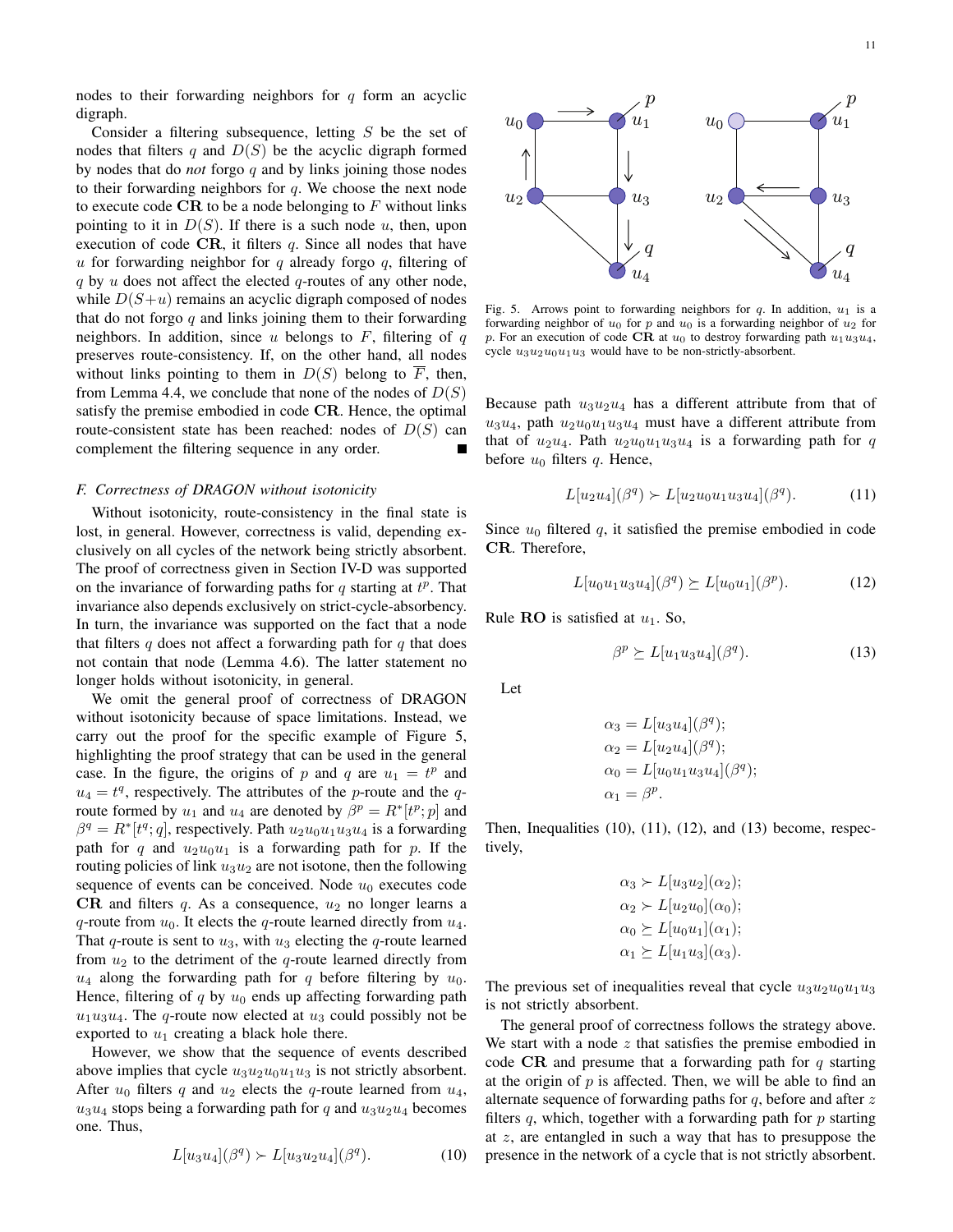

Fig. 6. CCDF of FIB and RIB filtering efficiencies. Without and with aggregation prefixes, the maximum filtering efficiencies are 49% and 78%, respectively, marked by vertical dashed lines. Left. CCDF for all ASs. Around 87% of them reach the maximum FIB filtering efficiency. Right. CCDF for non-stub ASs. Around 63% of them reach the maximum FIB filtering efficiency.

## V. EVALUATION

We evaluate the stable-state performance of DRAGON when deployed on all ASs. Section V-A describes the network topologies, prefix assignments, and routing policies that were used. The savings in the sizes of forwarding-tabes and routingtables are presented in Section V-B. The stretch in AS-pathlengths is discussed in Section V-C.

# *A. Data-sets and methodology*

We ran DRAGON on data-sets of inferred Internet topologies and data-sets of IPv4-prefixes-to-origin-AS mappings made available by CAIDA [23], [24]. We experimented with several topologies and several mappings, corresponding to different dates, and concluded that the results are consistent across them. We present results for the inferred topology and IPv4-prefixes-to-origin-AS mappings of February 2015.

The topology data-set contains a list of pairs of ASs classified into "customer-provider" or "peer-peer." Accordingly, we used the GR routing policies. We fixed some inaccuracies in the data-set. Cycles where each AS is a customer of the next around the cycle were broken. ASs that prevented the topology from being policy-connected were removed. From 49,755 ASs and 379,674 links, we ended up with 48,999 ASs (keeping 98% of them) and 364,916 links (keeping 96% of them). Of the 48,999 ASs, 41,664 are stubs (85% of them). Of the 364,916 links, 93,695 join a customer to a provider  $(26\% \text{ of them})$ , 93,695 join a provider to a customer  $(26\% \text{ of the})$ them), and 177,526 join a peer to another peer (48% of them).

The IPv4-prefixes-to-origin-AS mappings data-set mapped a few prefixes to ASs that were not present in the topology. These prefixes were removed. The data-set also contained a few prefixes with more than one origin AS. Without loss of generality, we chose just one origin AS per prefix. Last, the data-set also contains a few pairs of child-prefix-parent-prefix where the origin of the child prefix is higher up in the AShierarchy. In this case, either the child prefix or the parent

prefix were removed. From 562,467 IPv4 prefixes, we ended up with 530,444 IPv4 prefixes (keeping 94% of them). Out of these prefixes,  $51\%$  have no parent prefix in the routing system and 40% have the same origin AS as their parent prefix. In order to subject the prefixes without a parent to the filtering strategy, we included 58,843 prefixes according to the aggregation strategy discussed in Section III-F, increasing the total number of prefixes by 11%.

# *B. Filtering efficiency*

The *filtering efficiency* of a FIB (of a RIB) is the normalized difference between the number of entries in the FIB (in the RIB) before and after DRAGON is deployed on all ASs. The size of a FIB is reduced by one for every prefix forgone at the AS. The size of a RIB is reduced by one for every prefix forgone at a neighbor AS that announced the prefix when DRAGON was not deployed. The *maximum filtering efficiency* of a FIB (of a RIB) is obtained when only the prefixes without a parent prefix in the routing system are stored in the FIB (in the RIB). The maximum filtering efficiency is the same for FIBs and RIBs. Its value is 49% without aggregation prefixes and 78% with aggregation prefixes.

Figure 6 plots filtering efficiencies of FIBs and RIBs without and with aggregation prefixes, orig curves and agg curves, respectively. Results are presented as Complementary Cumulative Distribution Functions (CCDFs). A point  $(x, y)$  of a curve means that  $\psi$ % of ASs have a filtering efficiency of more than  $x\%$ . The left-hand side plot shows filtering efficiencies across *all* ASs, whereas the right-hand side plot focuses on non-stub ASs.

DRAGON enables near-maximum FIB filtering efficiency at *each* AS. Without aggregation prefixes, each AS has a FIB filtering efficiency of at least 47%, differing from the maximum possible by 2%. This is partially explained by the predominance of child prefixes that have the same origin AS as their parent prefix  $(84\% \text{ of all child prefixes}; 40\% \text{ of }$ all prefixes). Such child prefixes are filtered, rather trivially,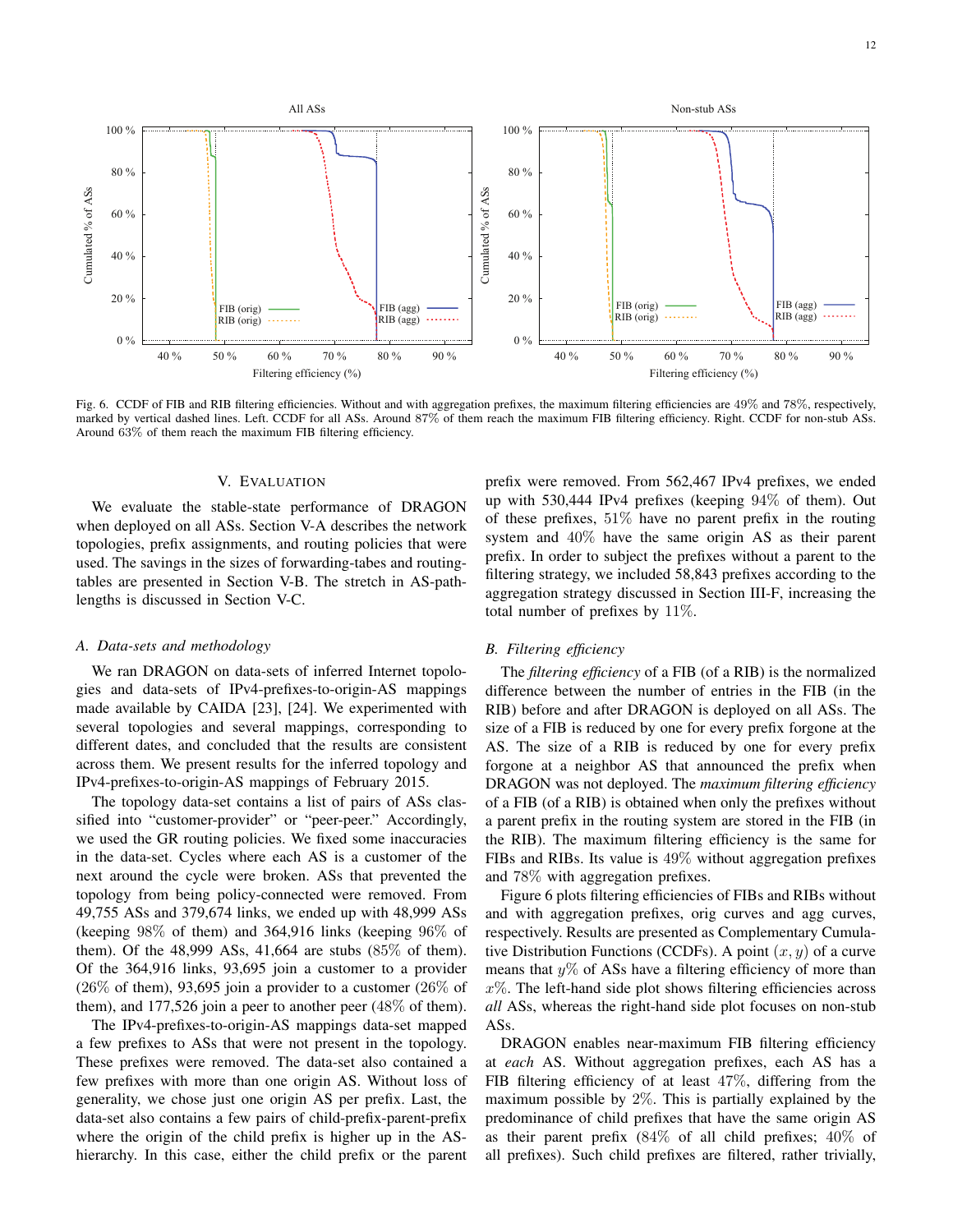by the neighbors of the ASs that originated them. However, with the introduction of aggregation prefixes, child prefixes and parent prefixes are invariably originated at different ASs, while DRAGON still attains near-maximum FIB filtering efficiencies. With aggregation prefixes, each AS has a FIB filtering efficiency of at least 69%, differing from the maximum possible by 9%.

Without and with aggregation prefixes, DRAGON enables approximately 87% of the ASs to attain the maximum FIB filtering efficiency. This is partially explained by the prevalence of stub ASs without peers (75% of all ASs). Because the topology is policy-connected, these stub ASs elect provider routes for all prefixes. Hence, they forgo all prefixes which have a parent prefix in the routing system, thereby reaching the maximum filtering efficiency. However, interestingly, many non-stub ASs also attain the maximum FIB filtering efficiency. The plot on the right-hand side of Figure 6 shows that to be the case for 63% of all non-stub ASs. The FIB efficiency results fare well with those obtained through FIB aggregation techniques [17], while DRAGON scales all the routing state and not just the FIBs.

The RIB filtering efficiency is slightly worse than the FIB filtering efficiency, offset, in the worst case, by 2% without aggregation prefixes and by 10% with aggregation prefixes. This is expected since when an AS filters a prefix it is already saving on its FIB size but not on its RIB size. It will only save on the RIB size of its neighbor ASs (see Section III-A).

# *C. AS-path-length stretch*

We applied the filtering code to the GR-attributes alone, ensuring route-consistency with respect to these attributes, but accepting a distortion in the AS-paths traversed by datapackets (see Section III-D). AS-path distortion can only affect data-packets whose destination address match to a child prefix, since only these prefixes are subject to filtering. Thus, in order to better appreciate the small stretch introduced by DRAGON, we focus exclusively on child prefixes. We consider pairs composed of an AS and a child prefix, and determine the number of hops in the AS-path followed by data-packets that start at the AS with destination address matching the child prefix, when DRAGON is deployed and when it is not. The *stretch* of an AS-child-prefix pair is the ratio between the two numbers defined above. When DRAGON is not deployed, data-packets are guided by elected routes pertaining to the child prefix throughout their journeys. The number of hops associated with an AS-child-prefix pair is read off directly from the route that the AS elects for the child prefix. However, when DRAGON is deployed, data-packets may be guided by elected routes pertaining to ever more specific prefixes throughout their journey ending at the AS that originated the child prefix. We computed the number of hops in such ASpaths by emulating the forwarding decisions made at each AS. When there was more than one forwarding neighbor to choose from, we used a uniform distribution to randomly select just one. Although this procedure adds a random factor to the results, the emulation was run multiple times to guarantee robustness of the results, and it showed little variation across different executions.



Fig. 7. CCDF of stretch, with a logscale y-axis. Without and with aggregation prefixes, 97% and 65% of all AS-child-prefix pairs, respectively, have no stretch.

The median AS-path-length of an AS-child-prefix pair when DRAGON is not deployed is 4. When DRAGON is fully deployed it remains at 4 without aggregation prefixes and increases to 5 with aggregation prefixes. Figure 7 plots the stretch over all AS-child-prefix pairs without and with aggregation prefixes, orig curves and agg curves, respectively. Results are presented as CCDFs, where each point  $(x, y)$ means that for  $y\%$  of the AS-child-prefix pairs, the stretch is greater than x. Without aggregation prefixes, we see that  $97\%$ of the AS-child-prefix pairs bear no stretch at all. Again, this is partially explained by the predominance of child prefixes that are originated by the same AS as their parent prefixes. With aggregation prefixes, 65% of the AS-child-prefix pairs bear no stretch, whereas 94% of the AS-child-prefix pairs have a stretch not greater than 2.

#### VI. RELATED WORK

Scalability limits of routing. Existing work on the scalability limits of routing [1], [2], [3] presuppose full control over the parameters of routing. Moreover, almost all of that work is premised on shortest-path routing, exploring the fundamental trade-off between the size of forwarding-tables and the stretch in the lengths of paths traversed by data-packets. A recent paper embarks on the scalability limits of policy-based routing [25], suggesting that the export rules of the GR routing policies lead to efficient routing, a result that is consistent with our findings. In contrast to previous work, DRAGON is a distributed algorithm proposed for the Internet's existing IP addressing scheme and has been framed for arbitrary routing policies.

Characterizing growth of the Internet routing system. Measurement studies track the growth in the number of IP prefixes and BGP update messages over time [4], [26], and identify the *causes* of growth such as multi-homing, traffic engineering, and address allocation policies [27], [28], [29], [30], [31]. DRAGON *reduces* the number of globally routed IP prefixes and BGP update messages.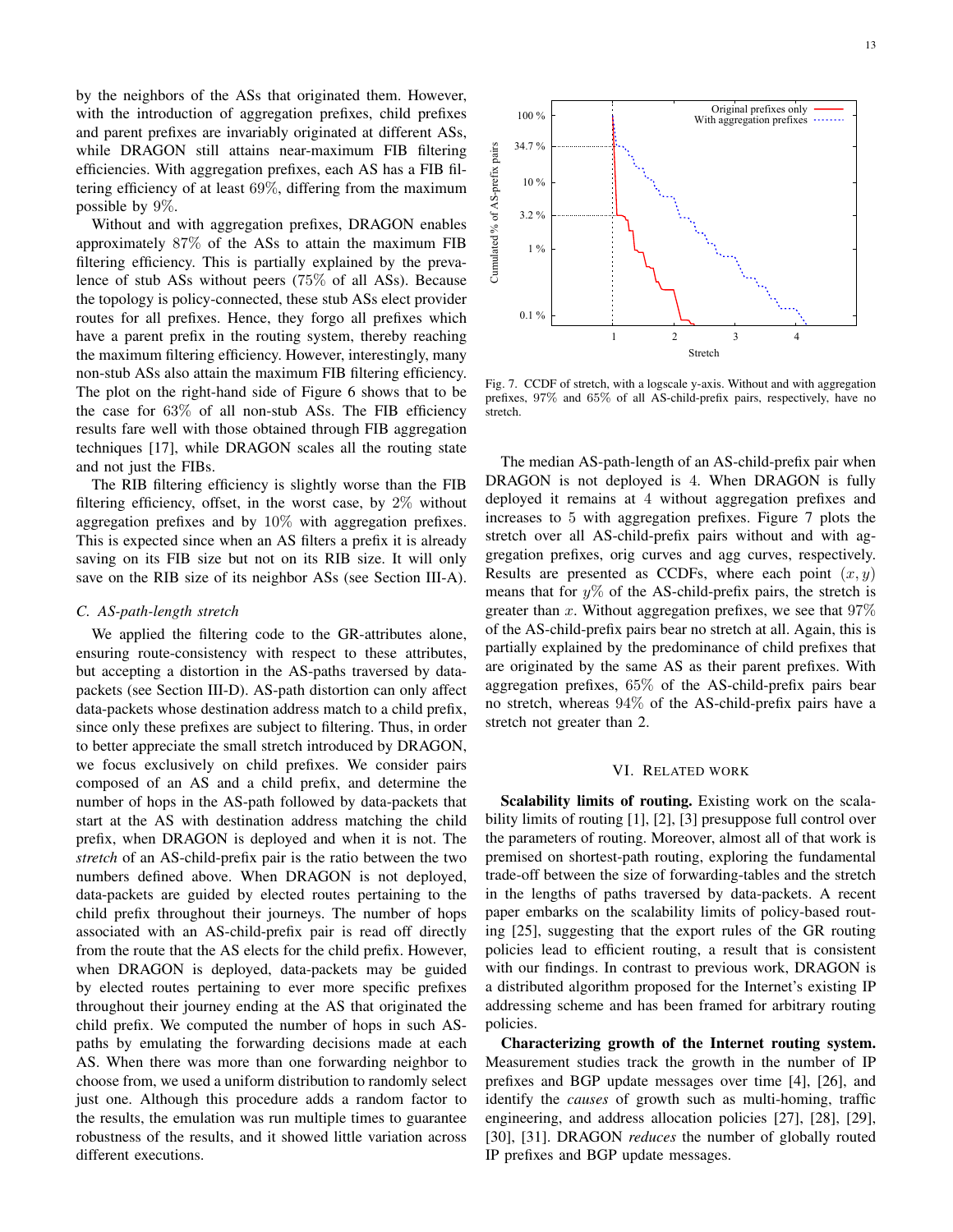Reducing forwarding-table size. As the number of globally routed IP prefixes grew, researchers explored ways to reduce the size of *forwarding-tables* by aggregating related entries [11], [12], [13], keeping entries only for recently used prefixes [32], compressing information [33], or directing some traffic to routers with room for larger tables [34]. These optimization techniques do not reduce the size of *routingtables* or the number of BGP update messages, and require re-optimizations when routing decisions change.

Reducing routing-table size. Best current practices for reducing the size of routing-tables rely on the diligence of network operators to apply static filters to BGP routes learned from each neighbor. However, these techniques cannot aggregate routes originated several hops away, and can sometimes lead to black holes and loops [35]. Other techniques for reducing the size of routing-tables work only within a single AS, missing opportunities for global scalability gains [9].

# VII. CONCLUSIONS

DRAGON is a distributed route-aggregation algorithm that operates with standard routes of a routing vector protocol. It comprises a filtering strategy and an aggregation strategy. The filtering strategy is composed of filtering code and an origination rule that together allow nodes to dispense with many prefixes without creating black holes in a stable state. DRAGON works with any routing policies, but if these policies are isotone, then DRAGON leads to an optimal route-consistent state, reachable through intermediate stages of deployment all of which can be made route-consistent as well. DRAGON's aggregation strategy boosts the filtering possibilities within the network.

Applied to the Internet, DRAGON harnesses whatever hierarchical structure there is in inter-AS routing to create an efficient routing system. Evaluation of DRAGON on inferred topologies of the Internet with realistic prefix assignments and routing policies show reductions in the amount of routing and forwarding state close to 70% in each ASs, reaching up to 80% in some ASs, with minimal stretch in the lengths of AS-paths traversed by data-packets. We leave for future work an evaluation of DRAGON under partial deployment and an evaluation of its dynamics upon link failures and additions. Toward this end, we developed a simulator and are currently implementing DRAGON in the open source router software BIRD.

#### **APPENDIX**

A *path* P is a network with node-set  $\{u_0, u_1, \ldots, u_n\}$  and link-set  $\{u_0u_1, u_1u_2, \ldots, u_{n-1}u_n\}$ . We refer to path P by its linear sequence of nodes,  $P = u_0 u_1 \cdots u_n$ . A *walk* in a network is a linear sequence of nodes  $P = u_0u_1 \cdots u_n$  such that  $u_i u_{i+1}$  is a link in that network, for  $0 \leq i \leq n$ . If the nodes of a walk are all distinct, then the walk defines a path. Given walk  $P = u_0 u_1 \cdots u_n$ , we write, for  $0 \le i \le j \le n$ :

$$
u_i P u_j = u_i u_{i+1} \cdots u_j;
$$
  
\n
$$
u_i P = u_i u_{i+1} \cdots u_n;
$$
  
\n
$$
P u_j = u_0 u_1 \cdots u_j.
$$

A *cycle* C is a network obtained by linking the last node of a path to its first. Its node-set and link-set are of the form  $\{u_0, u_1, \ldots, u_n\}$  and  $\{u_0u_1, u_1u_2, \ldots, u_{n-1}u_0\}$ , respectively. We refer to cycle C by its circular sequence of nodes,  $C =$  $u_0u_1 \cdots u_{n-1}u_0$ . The walk around cycle C starting and ending at node u, crossing each link exactly once, is denoted by  $uCu$ .

#### ACKNOWLEDGMENT

The authors thank the anonymous reviewers for comments that led to a better presentation of their work.

#### **REFERENCES**

- [1] L. Kleinrock and F. Kamoun, "Hierarchical routing for large networks: Performance evaluation and optimization," *Computer Networks*, vol. 1, pp. 155–170, January 1977.
- [2] P. F. Tsuchiya, "The Landmark hierarchy: A new hierarchy for routing in very large networks," in *ACM SIGCOMM*, August 1988, pp. 35–42.
- [3] D. Krioukov, k c claffy, K. Fall, and A. Brady, "On compact routing for the Internet," *SIGCOMM Computer Communications Review*, vol. 37, pp. 41–52, July 2007.
- [4] "BGP routing table analysis reports," bgp.potaroo.net.
- [5] G. Huston, "What's so special about 512?" *Internet Protocol Journal*, vol. 17, no. 2, pp. 2–18, December 2014.
- [6] C. Edwards, "Internet routing failures bring architecture change back to the table," September 2014, ACM News, cacm.acm.org/news/178293 internet-routing-failures-bring-architecture-changes-back-to-thetable/fulltext.
- [7] R. Lemos, "Internet routers hitting 512K limit, some become unreliable," August 2014, arsTechnica, ars.to/1r9AbxJ.
- [8] Z. B. Houidi, M. Meulle, and R. Teixeira, "Understanding slow BGP routing table transfers," in *Internet Measurement Conference*, November 2009, pp. 350–355.
- [9] E. Karpilovsky, M. Caesar, J. Rexford, A. Shaikh, and J. van der Merwe, "Practical network-wide compression of IP routing tables," *IEEE Transactions on Network and Service Management*, vol. 9, no. 4, pp. 446–458, December 2012.
- [10] R. Hinden and S. Deering, "IP version 6 addressing architecture," February 2006, RFC 4291.
- [11] R. Draves, C. King, V. Srinivasan, and B. Zill, "Constructing optimal IP routing tables," in *IEEE INFOCOM*, 1999, pp. 88–97.
- [12] X. Zhao, Y. Liu, L. Wang, and B. Zhang, "On the aggregatability of router forwarding tables," in *IEEE INFOCOM 2010*, March 2010, pp. 848–856.
- [13] Z. A. Uzmi, M. Nebel, A. Tariq, S. Jawad, R. Chen, A. Shaikh, J. Wang, and P. Francis, "SMALTA: practical and near-optimal FIB aggregation," in *in ACM CoNEXT*, 2011, pp. 29:1–29:12.
- [14] B. Carré, *Graphs and Networks*. Oxford, UK: Clarendon Press, 1979, ISBN 0-19-8596-22-7.
- [15] J. L. Sobrinho, "An algebraic theory of dynamic network routing," *IEEE/ACM Transactions on Networking*, vol. 13, no. 5, pp. 1160–1173, October 2005.
- [16] L. Gao and J. Rexford, "Stable Internet routing without global coordination," *IEEE/ACM Transactions on Networking*, vol. 9, no. 6, pp. 681–692, December 2001.
- [17] J. L. Sobrinho, L. Vanbever, F. Le, and J. Rexford, "Distributed route aggregation on the global network," in *ACM CoNEXT*, December 2014, pp. 161–172.
- [18] V. Fuller and T. Li, "Classless inter-domain routing (CIDR): The internet address assignment and aggregation plan," August 2006, RFC 4632.
- [19] J. L. Sobrinho and F. Le, "A fresh look at inter-domain route aggregation," in *IEEE INFOCOM*, 2012, pp. 2556–2560.
- [20] M. Schapira, Y. Zhu, and J. Rexford, "Putting BGP on the right path: a case for next-hop routing," in *Proc. ACM SIGCOMM Workshop on Hot Topics in Networks*, October 2010, pp. 3:1–3:6.
- [21] Y. Liao, L. Gao, R. Guérin, and Z.-L. Zhang, "Safe interdomain routing under diverse commercial agreements," *IEEE/ACM Transactions on Networking*, vol. 18, no. 6, pp. 1829–1840, December 2010.
- [22] M. Thorup and U. Zwick, "Compact routing schemes," in *ACM Symposium on Parallel Algorithms and Architectures*, ser. SPAA '01, 2001, pp. 1–10.
- [23] "The CAIDA AS relationships dataset," http://www.caida.org/data/active/as-relationships/.